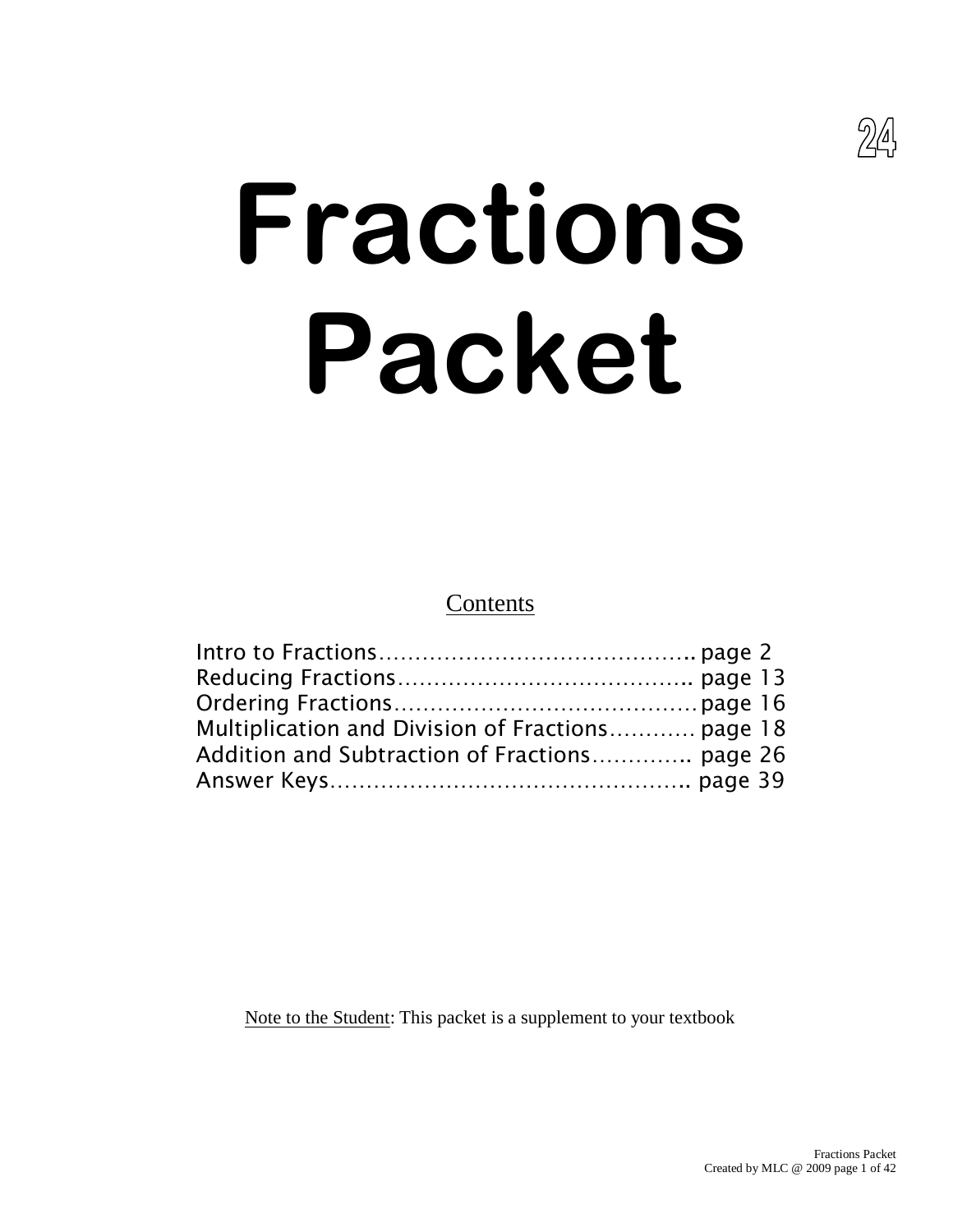#### Reading Fractions

Fractions are parts. We use them to write and work with amounts that are less than a whole number (one) but more than zero. The form of a fraction is one number over another, separated by a fraction (divide) line.

i.e. 
$$
\frac{1}{2}
$$
,  $\frac{3}{4}$ , and  $\frac{5}{9}$ 

These are fractions. Each of the two numbers tells certain information about the fraction (partial number). The bottom number (denominator) tells how many parts the whole (one) was divided into. The top number (numerator) tells how many of the parts to count.

$$
\frac{1}{2}
$$
 says, "Count one of two equal ports."  

$$
\frac{3}{4}
$$
 says, "Count three of four equal parts."  

$$
\frac{5}{9}
$$
 says, "Count five of nine equal parts."

Fractions can be used to stand for information about wholes and their parts: EX. A class of 20 students had 6 people absent one day. 6 absentees are

part of a whole class of 20 people. 20 6 represents the fraction of people absent.

EX. A "Goodbar" candy breaks up into 16 small sections. If someone ate 5 of those sections, that person ate 16  $\frac{5}{2}$  of the "Goodbar".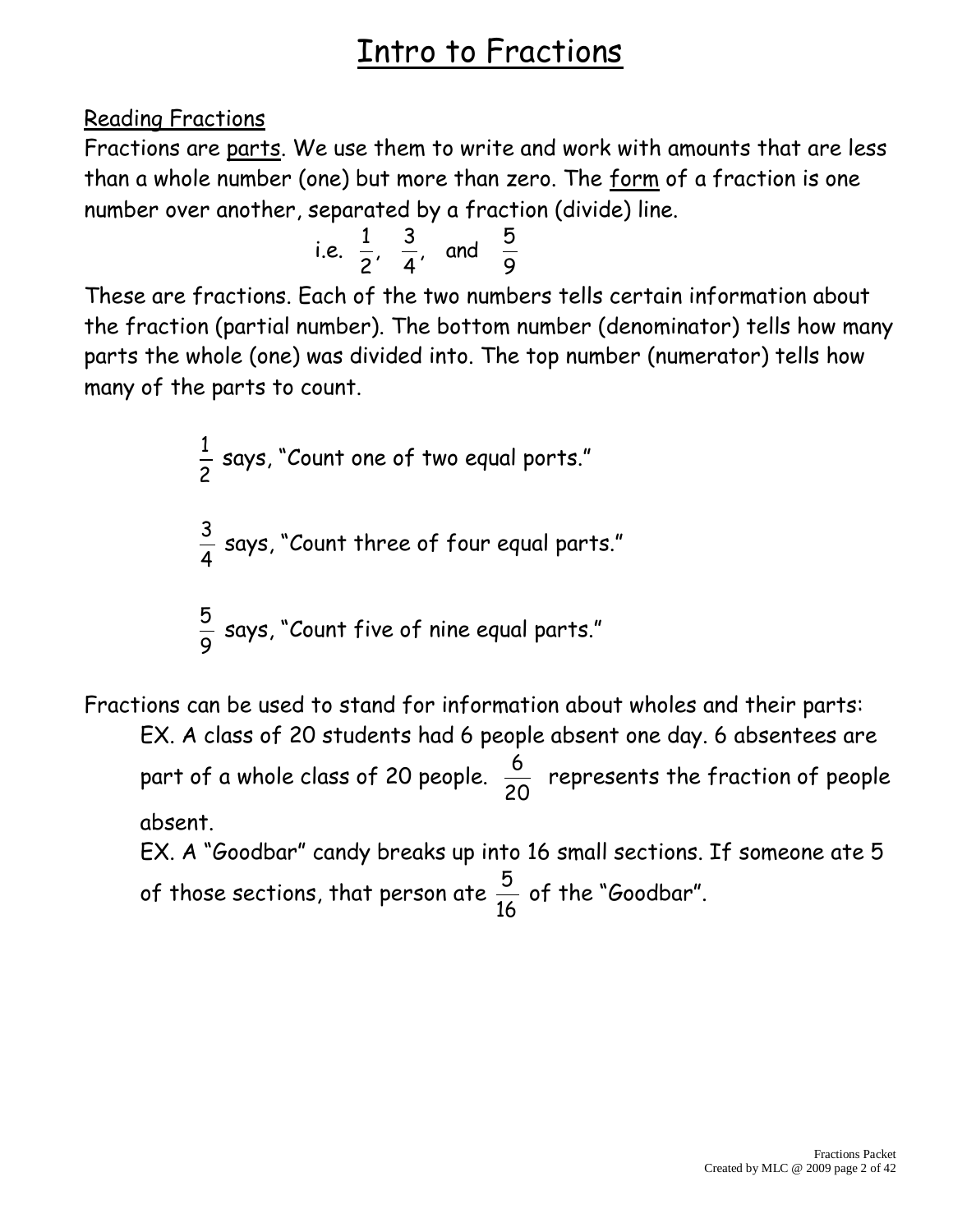Exercise 1 Write fractions that tell the following information: (answers on page 39)

- 1. Count two of five equal parts
- 2. Count one of four equal parts
- 3. Count eleven of twelve equal parts
- 4. Count three of five equal parts
- 5. Count twenty of fifty equal parts
- 6. It's 25 miles to Gramma's. We have already driven 11 miles. What fraction of the way have we driven?
- 7. A pizza was cut into twelve slices. Seven were eaten. What fraction of the pizza was eaten?
- 8. There are 24 students in a class. 8 have passed the fractions test. What fraction of the students have passed fractions?

#### The Fraction Form of One

Because fractions show how many parts the whole has been divided into and how many of the parts to count, the form also hints at the number of parts needed to make up the whole thing. If the bottom number (denominator) is five, we need 5 parts to make a whole:  $\frac{3}{2}$  = 1 5 5 . If the denominator is 18, we need 18 parts to make a whole of 18 parts:  $\frac{16}{12}$  = 1 18 18 . Any fraction whose top and bottom numbers are the same is equal to 1. Example:  $\frac{1}{6}$  = 1,  $\frac{1}{4}$  = 1,  $\frac{100}{100}$  = 1,  $\frac{11}{14}$  = 1,  $\frac{1}{4}$  = 1 6 6 1, 11  $1, \frac{11}{11}$ 100  $1, \frac{100}{100}$ 4 4 1, 2 2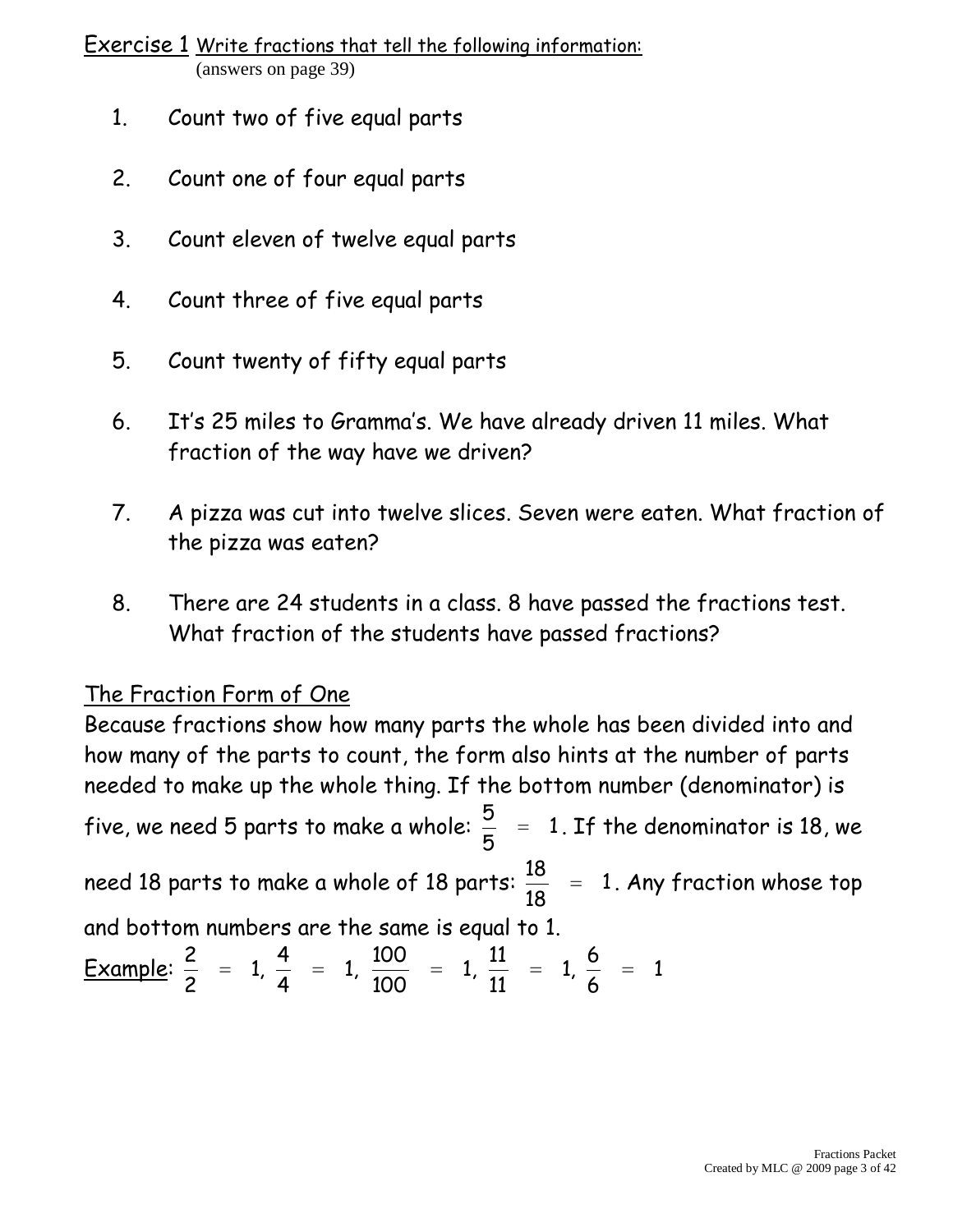#### Complementary Fractions

Fractions tell us how many parts are in a whole and how many parts to count. The form also tells us how many parts have not been counted (the complement). The complement completes the whole and gives opposite information that can be very useful.

4  $\frac{3}{4}$  says, "Count 3 of 4 equal parts." That means 1 of the 4 was <u>not</u> counted and is somehow different from the original 3.

4  $\frac{3}{4}$  implies another 4  $\frac{1}{4}$  (its complement). Together, 4 4 make 4 1 and 4 3 , the whole thing.

8  $\frac{5}{3}$  says, "Count 5 of 8 equal parts." That means 3 of the 8 parts have <u>not</u> been counted, which implies another 8  $\frac{3}{2}$ , the complement. Together, 8 5 and 8  $\frac{3}{5}$  make 8  $\frac{8}{2}$ , which is equal to one.

#### Complementary Situations

It's 8 miles to town, We have driven 5 miles. That's 8  $\frac{5}{6}$  of the way, but we still have 3 miles to go to get there or 8  $\frac{3}{2}$  of the way. 8 5 + 8 3 = 8  $\frac{8}{9}$  = 1 (1 is <u>all</u> the way to town). A pizza was cut into 12 pieces. 7 were eaten 12 7 . That means there are 5 slices left or 12 5 of the pizza. 12 7 + 12 5  $=$ 12 12 = 1 (the whole pizza).

Mary had 10 dollars. She spent 5 dollars on gas, 1 dollar on parking, and 3 dollars on lunch. In fraction form, how much money does she have left? Gas = 10 5 , parking = 10 1 , lunch = 10 3 10 5 + 10 1 + 10 3 = 10 9 ; 10 1 is the complement (the leftover money) Altogether it totals 10 10 or all of the money.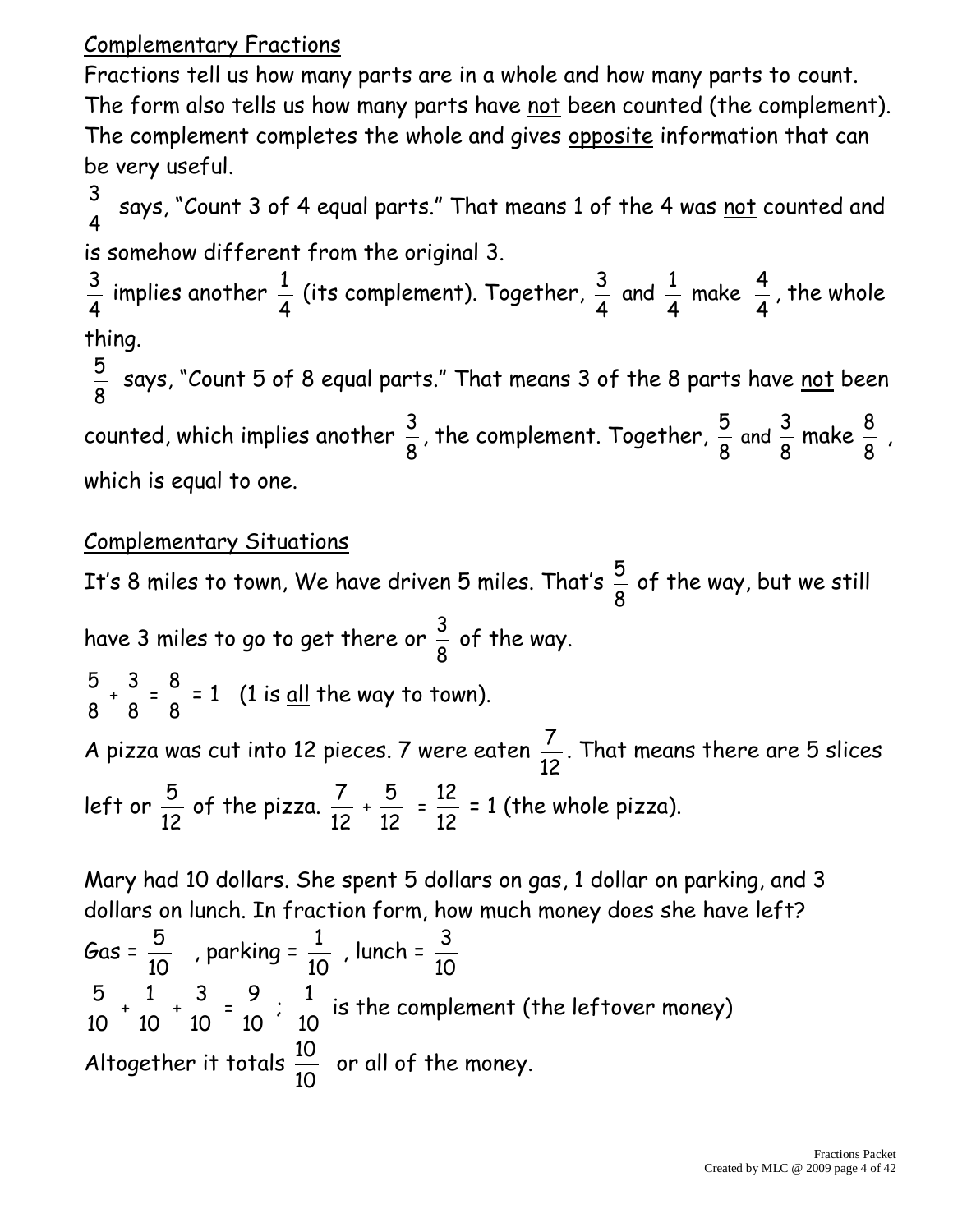Exercise 2 (answers on page 39)

Write the complements to answer the following questions:

- 1. A cake had 16 slices. 5 were eaten. What fraction of the cake was left?
- 2. There are 20 people in our class. 11 are women. What part of the class are men?
- 3. It is 25 miles to grandma's house. We have driven 11 miles already. What fraction of the way do we have left to go?
- 4. There are 36 cookies in the jar. 10 are Oreos. What fraction of the cookies are not Oreos?

#### Reducing Fractions

20

4

If I had 20 dollars and spent 10 dollars on a CD, it's easy to see I've spent half of my money. It must be that 2 1 20 10 . Whenever the number of the part (top) and the number of the whole (bottom) have the same relationship between them that a pair of smaller numbers have, you should always give the smaller pair answer. 2 is half of 4. 5 is half of 10. 2  $\frac{1}{2}$  is the reduced form of 10 5 and  $\frac{2}{1}$  and 10 and many other fractions.

A fraction should be reduced any time both the top and bottom number can be divided by the same smaller number. This way you can be sure the fraction is as simple as it can be.

10 5 both 5 and 10 can be divided by 5

$$
\frac{5}{10} = \frac{5 \div 5}{10 \div 5} = \frac{1}{2}
$$

2  $\frac{1}{2}$  describes the same number relationship that 10 5 did, but with smaller numbers. 2  $\frac{1}{2}$  is the reduced form of 10 5 .

8  $\frac{6}{9}$  both 6 and 8 can be divided by 2. 4 3  $8 \div 2$  $6 \div 2$ 8 6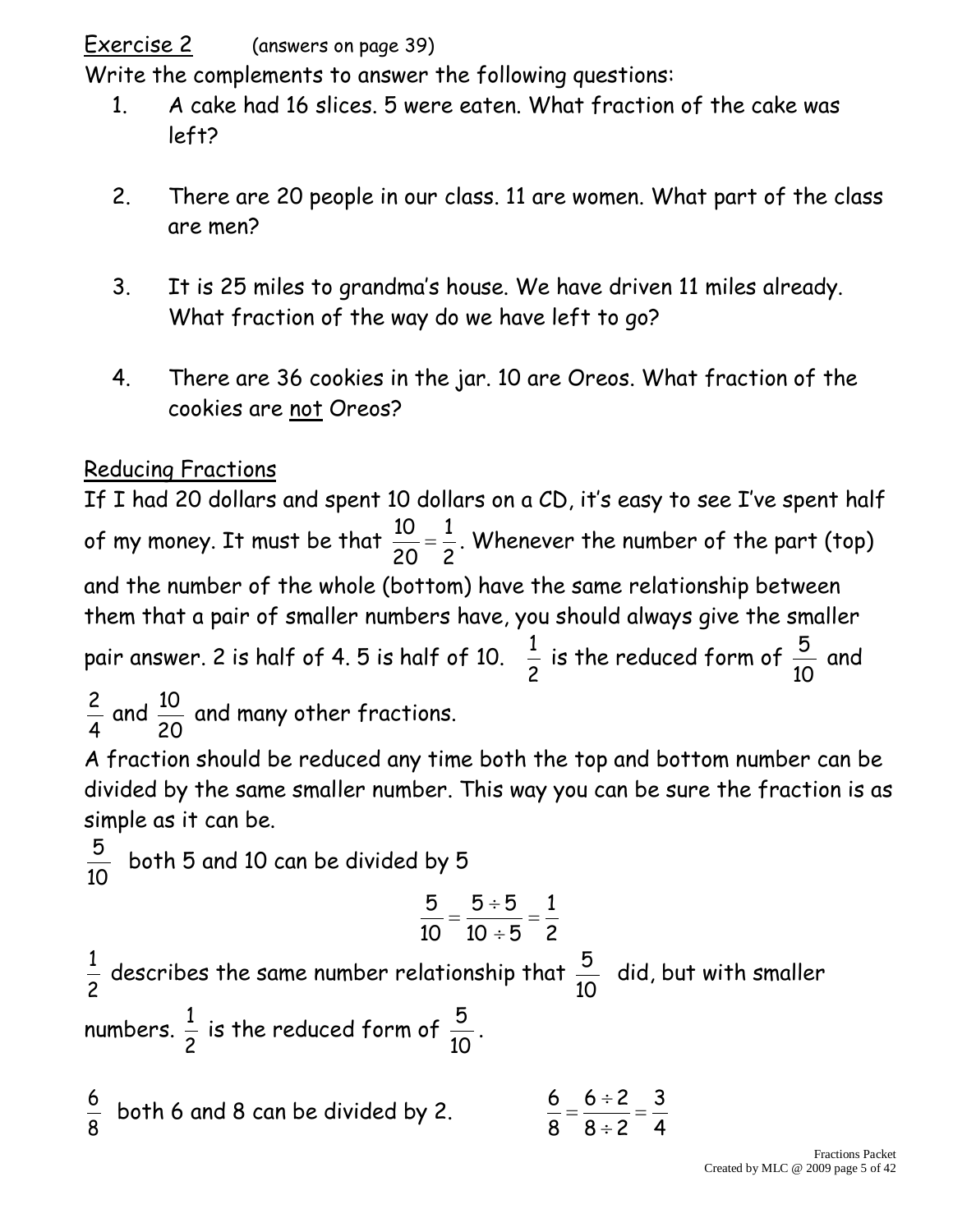4  $\frac{3}{4}$  is the reduced form of 8  $\frac{6}{2}$ .

When you divide both the top and bottom numbers of a fraction by the same number, you are dividing by a form of one so the value of the fraction doesn't change, only the size of the numbers used to express it.

8 6  $16 \div 2$  $12 \div 2$ 16 12 These numbers are smaller but they can go lower

because both 6 and 8 can be divided by 2 again. 4 3  $8 \div 2$  $6 ÷ 2$ 8 6

4 3  $12 \div 3$  $9 ÷ 3$ 12 9  $24 \div 2$  $18 \div 2$ 24 18

7 3  $63 \div 9$  $27 ÷ 9$ 63 27 or 7 3  $21 \div 3$  $9 ÷ 3$ 21 9  $63 \div 3$  $27 ÷ 3$ 63 27

Exercise 3 (answers on page 39)

Try these. Keep dividing until you can't divide anymore.

1. 
$$
\frac{6}{8}
$$
 = 2.  $\frac{12}{15}$  = 3.  $\frac{14}{18}$  =

$$
4. \ \frac{8}{10} = 5. \ \frac{6}{12} = 6. \ \frac{16}{24} =
$$

Good knowledge of times tables will help you see the dividers you need to reduce fractions.

Here are some hints you can use that will help, too. Hint 1

If the top and bottom numbers are both even, use 2  $\frac{2}{2}$ .

#### Hint 2

If the sum of the digits is divisible by 3 then use 3  $\frac{3}{2}$ .

231 111 looks impossible but note that 111 (1+1+1) adds up to three and 231 (2+3+1)

adds up to 6. Both 3 and 6 divide by 3 and so will both these numbers:

$$
\frac{111}{224} = \frac{111 \div 3}{224 \cdot 2} = \frac{37}{77}
$$

$$
231 \quad 231 \div 3 \quad 77
$$

The new fraction doesn't look too simple, but it is smaller than when we first started.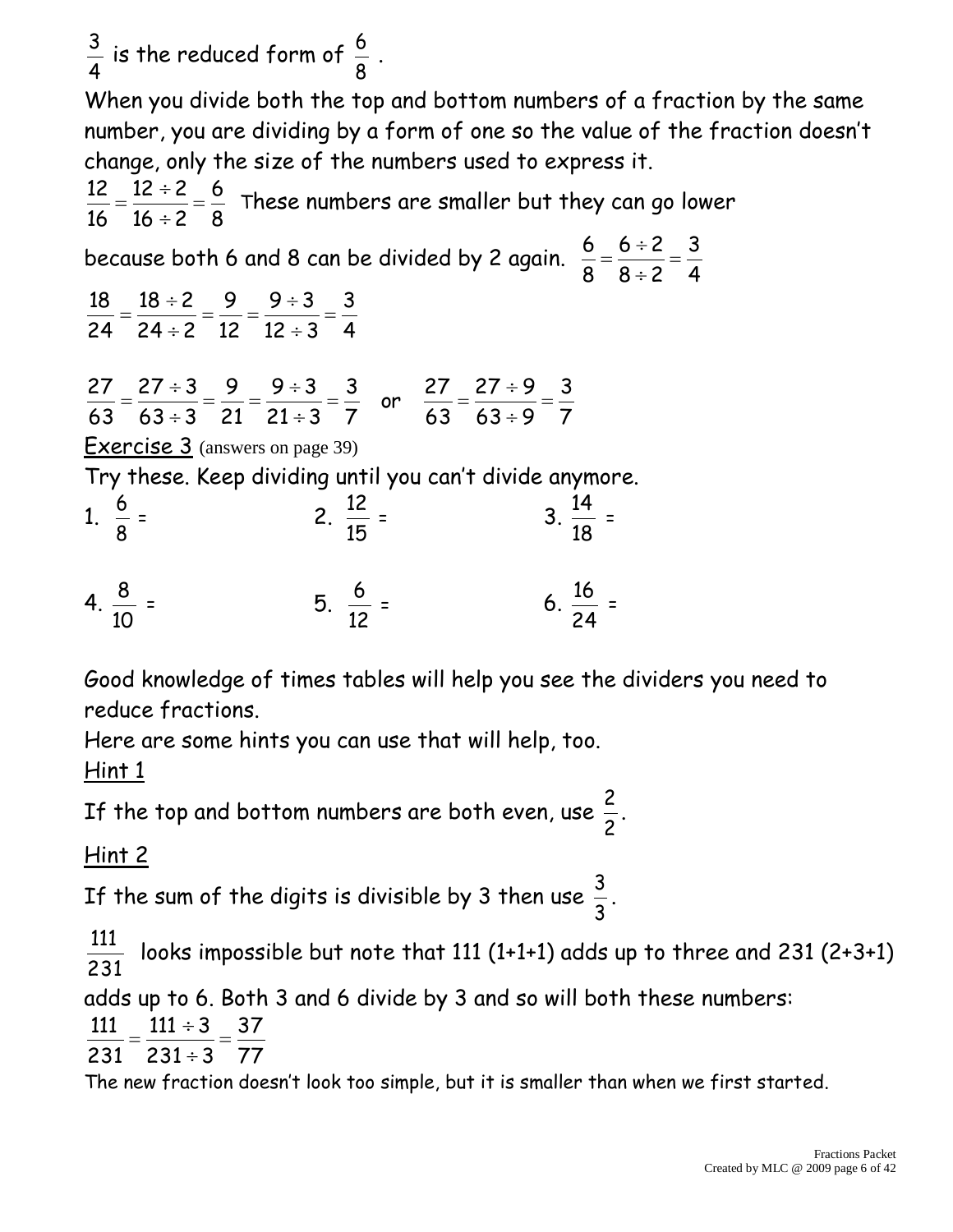Hint 3

If the 2 numbers of the fraction end in 0 and/or 5, you can divide by 5 5

14 9  $70 \div 5$  $\overline{45} \div 5$ 70 45

#### Hint 4

If both numbers end in zeros, you can cancel the zeros in pairs, one from the top and one from the bottom. This is the same as dividing them by 10 10 for each cancelled pair.

25 2  $50 \div 2$  $4 \div 2$ 50 4 50**ØØ** 4**øøø** 50000 4000

#### Hint 5

If you have tried to cut the fraction by 2 2 , 3 3 , 5  $\frac{5}{5}$  and gotten nowhere, you should try to see if the top number divides into the bottom one evenly. For 69 23 , none of the other hints help here, but 69 ÷ 23 = 3. This means you can reduce by 23 23 . 3 1 69 ÷ 23  $23 \div 23$ 69 23

#### For more help on reducing fractions, see page 13

Exercise 4 (answers on page 39) Directions: Reduce these fractions to lowest terms 1. 18 14 2. 100 80 3. 36 18 4. 5000 400 5. 25 20 6. 36 27 7. 45 40 8. 81 63 9. 12 9 10. 85 60 11. 51 17 12. 75 50

.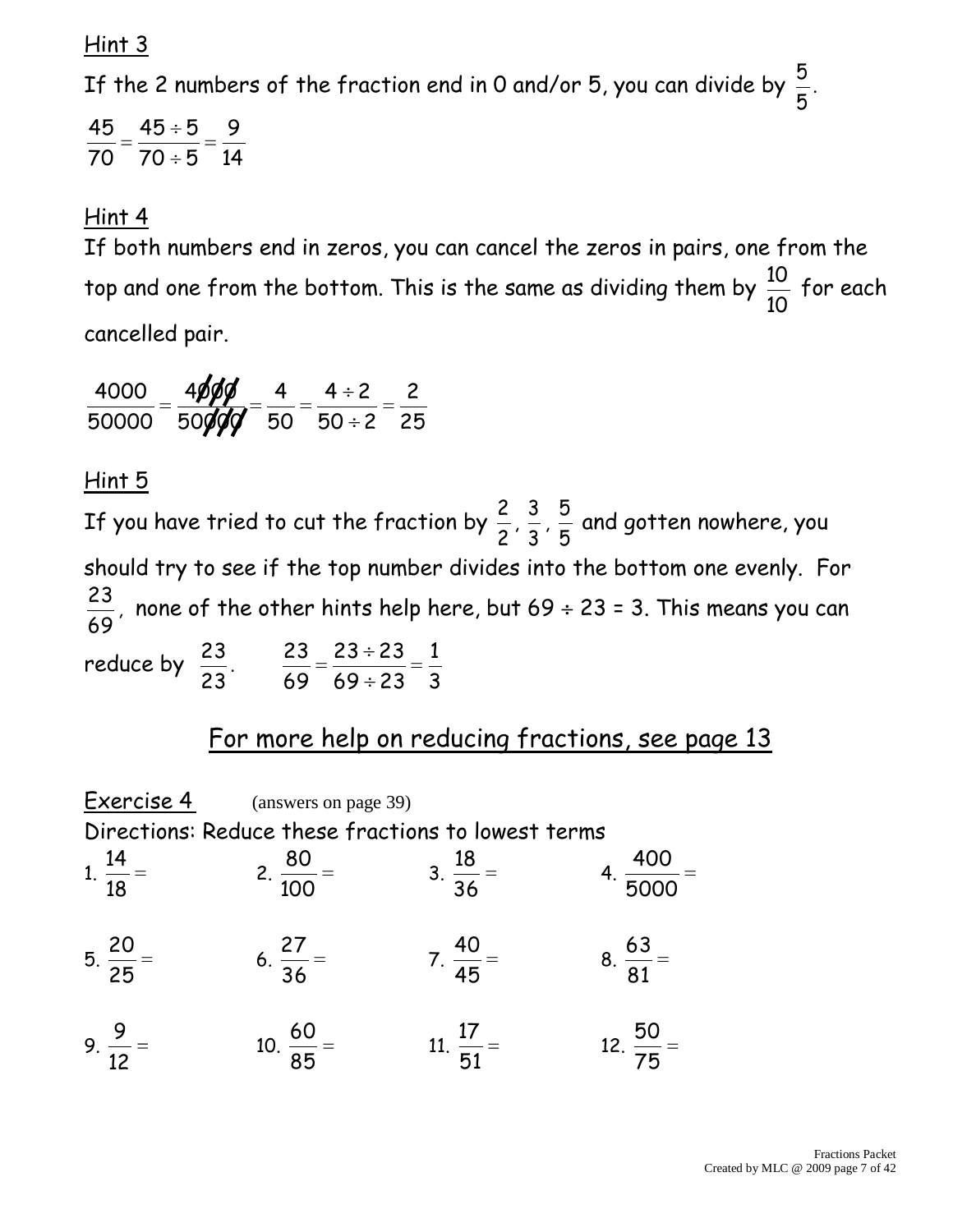#### Higher Equivalents

There are good reasons for knowing how to build fractions up to a larger form. It is exactly the opposite of what we do in reducing. If reducing is done by division, it makes sense that building up should be done by multiplication.

| $\mathbf{1}$   | $1\times 2$  | 2  |
|----------------|--------------|----|
| $\overline{c}$ | $2 \times 2$ | 4  |
| 3              | $3\times 3$  | 9  |
| 5              | $5 \times 3$ | 15 |
| 8              | $8\times 6$  | 48 |
| 9              | $9\times 6$  | 54 |

A fraction can be built up to an equivalent form by multiplying by any form of one, any number over itself.

| 2 $2 \times 6$ 12                                                          | $2 - 2 \times 4 - 8$                                                                                                                         |
|----------------------------------------------------------------------------|----------------------------------------------------------------------------------------------------------------------------------------------|
| $\frac{1}{3} = \frac{1}{3 \times 6} = \frac{1}{18}$                        | $\frac{1}{3} = \frac{1}{3 \times 4} = \frac{1}{12}$                                                                                          |
| 2 $2 \times 11$ 22<br>$\frac{1}{3} = \frac{1}{3 \times 11} = \frac{1}{33}$ | $\frac{2}{3} = \frac{2 \times 5}{3 \times 5} = \frac{10}{15}$                                                                                |
|                                                                            |                                                                                                                                              |
|                                                                            | $\frac{2}{3} = \frac{12}{18} = \frac{8}{12} = \frac{22}{33} = \frac{6}{9}$ All are forms of $\frac{2}{3}$ ; all will reduce to $\frac{2}{3}$ |

#### Comparing Fractions

Sometimes it is necessary to compare the size of fractions to see which is larger or smaller, or if the two are equal. Sometimes several fractions must be placed in order of size. Unless fractions have the same bottom number (denominator) and thus parts of the same size, you can't know for certain which is larger or if they are equal.

Which is larger or  $\frac{5}{4}$  ? Who knows? A ruler might help, but rulers aren't usually graduated in thirds or sixths. Did you notice that if 3 were doubled, it would be 6?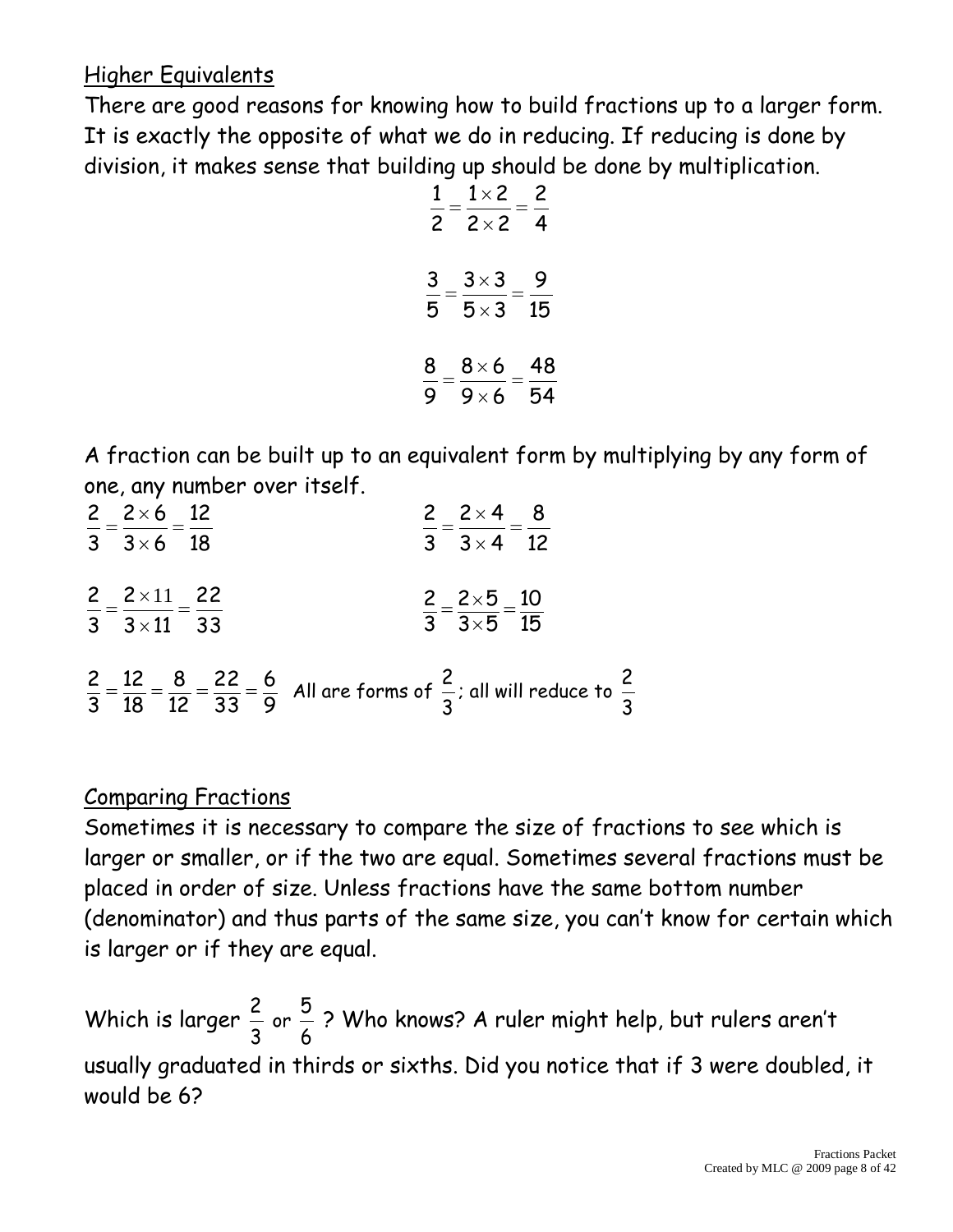So build up by ;  $3 \times 2$  $2 \times 2$  

Then it's easy to see that  $\frac{5}{4}$  is larger because it counts more sixth parts than  $\frac{4}{6}$ , so  $\frac{4}{1}$   $\frac{5}{6}$  means Which is larger  $\frac{15}{16}$  or  $\frac{3}{4}$  ? Build up so .  $4 \times 4$  $3 \times 4$  . by Exercise 5 (answers on page 39) Use <, >, or = to compare these fractions 1.  $\frac{3}{2}$   $\frac{9}{2}$  2.  $\frac{2}{2}$   $\frac{3}{2}$  3. 

4. 
$$
\frac{10}{16}
$$
 5 5.  $\frac{7}{8}$  15 16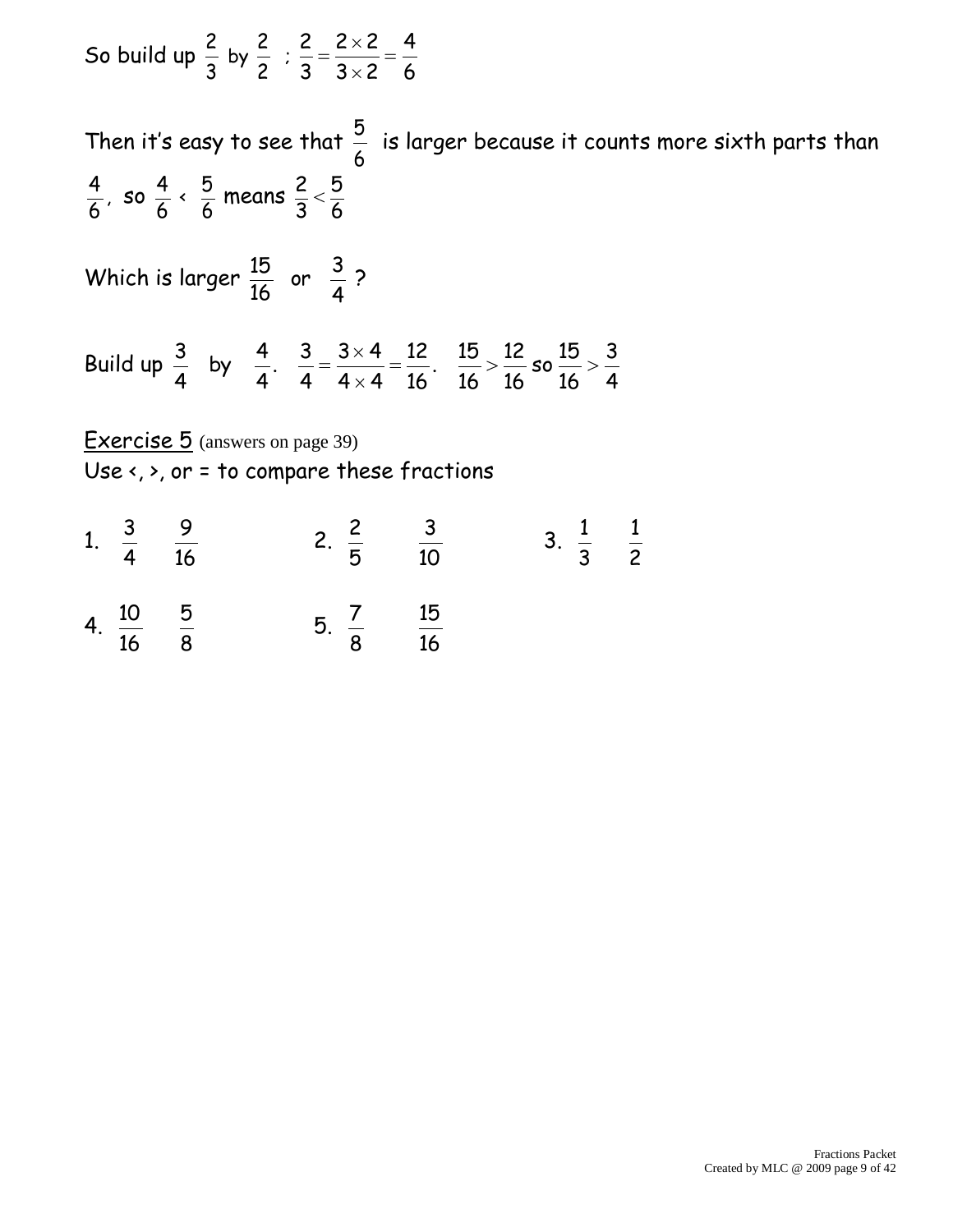#### Mixed Numbers

A "mixed" number is one that is part whole number and part fraction. , 11 , 4  $3\frac{1}{2}$ ,  $4\frac{1}{2}$ ,  $11\frac{1}{2}$  are samples of mixed numbers. Mixed numbers have to be written as fractions only if you're going to multiply or divide them or use them as multipliers or divisors in fraction problems. This change of form is easy to do. Think about . That's 3 whole things and half another. Each of the 3 wholes has 2 halves (  $\frac{2}{3}$  = 1  $\frac{2}{5}$  = 1). The number 3 is 1+1+1 or  $\frac{2}{5} + \frac{2}{5} + \frac{2}{5}$ .  $\frac{2}{2} + \frac{2}{2} + \frac{2}{3}$ . That's  $\frac{6}{6}$  and, with the original  $\frac{1}{2}$  , there's a total of  $\frac{7}{6}$  . You don't have to think of every one this way; just figure the whole number times the denominator (bottom) and add the numerator (top)  $3\frac{1}{2} = \frac{3\sqrt{2}+1}{2} = \frac{7}{2}$ .  $3 \times 2 + 1$   $3 \times 2 + 1$   $3\frac{1}{2} = \frac{3\sqrt{2}+1}{2} = \frac{7}{2}$   $32 + 5$   $4 \times 8 + 5$   $6 + 2$   $2 \times 3 + 2$   $2\frac{2}{2} = \frac{2\times3}{2} = \frac{6\times2}{2} = \frac{3}{2}$   $99 + 5$   $11 \times 9 + 5$  Exercise 6 (answers on page 39) Change these mixed numbers to "top heavy" fractions: 1. 2.  $9\frac{2}{3}$  3.  $2\frac{1}{2}$  4. 5.  $13\frac{1}{2}$  6.  $7\frac{3}{4}$  7.  $12 \frac{2}{5}$  8. These "top heavy" forms are "work" forms, but they are not usually acceptable answers. If the answer to a calculation comes out a top heavy fraction, it will

have to be changed to a mixed number. This can be done by reversing the times and plus to divide and minus.  $3\frac{1}{2}$  became  $\frac{7}{4}$  by  $\frac{2 \times 3 + 1}{2}$ .  $\frac{7}{2}$  can go back to  $3\frac{1}{2}$  by dividing 7 and 2.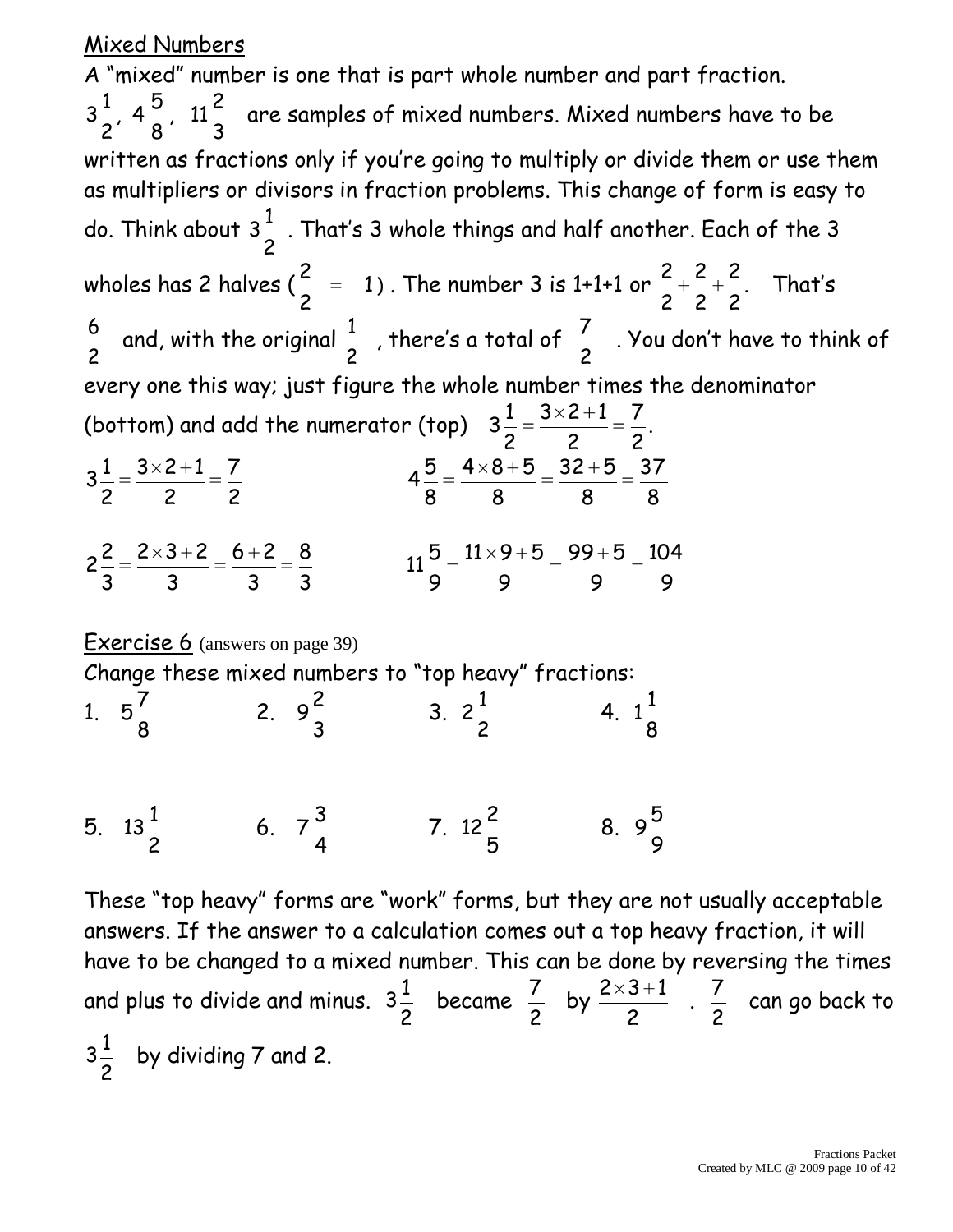$2\sqrt{7}$  $3\frac{1}{2}$ The answer is the whole number 3. The remainder 1 is the top number of

the fraction and the divider 2 is the denominator (bottom fraction number).

$$
\frac{37}{8} = 8\overline{\smash)37} = 4\frac{5}{8} \qquad \frac{17}{4} = 4\overline{\smash)17} = 4\frac{1}{4} \qquad \frac{35}{3} = 3\overline{\smash)35} = 11\frac{2}{3}
$$
  

$$
\frac{32}{5} = 11\frac{2}{3}
$$

Exercise 7 (answers on page 39)

Reduce these top heavy fractions to mixed numbers.

1. 2. 3.  $\frac{93}{2}$  4.  $\frac{66}{5}$  5. 

Top heavy fractions may contain common factors as well. They will need to be divided out either before or after the top heavy fraction is changed to a mixed number.

$$
\frac{26}{8} = 8\overline{\smash)26} = 3\frac{2}{8}
$$
 but  $\frac{2}{8}$  can be divided by  $\frac{2}{2}$ . Then  $3\frac{2}{8} \div \frac{2}{2} = 3\frac{1}{4}$ 

If you had noticed that both 26 and 8 are even, you could divide out  $\frac{2}{5}$  right away and then go for the mixed number. Either way, the mixed number is the same.

$$
\frac{26}{8} = \frac{26 \div 2}{8 \div 2} = \frac{13}{4} = 4\overline{\smash)13} = 3\frac{1}{4}
$$

Exercise 8 (answers on page 39)

1. 
$$
\frac{65}{10}
$$
 = 2.  $\frac{40}{6}$  = 3.  $\frac{22}{4}$  = 4.  $\frac{22}{8}$  = 5.  $\frac{30}{9}$  =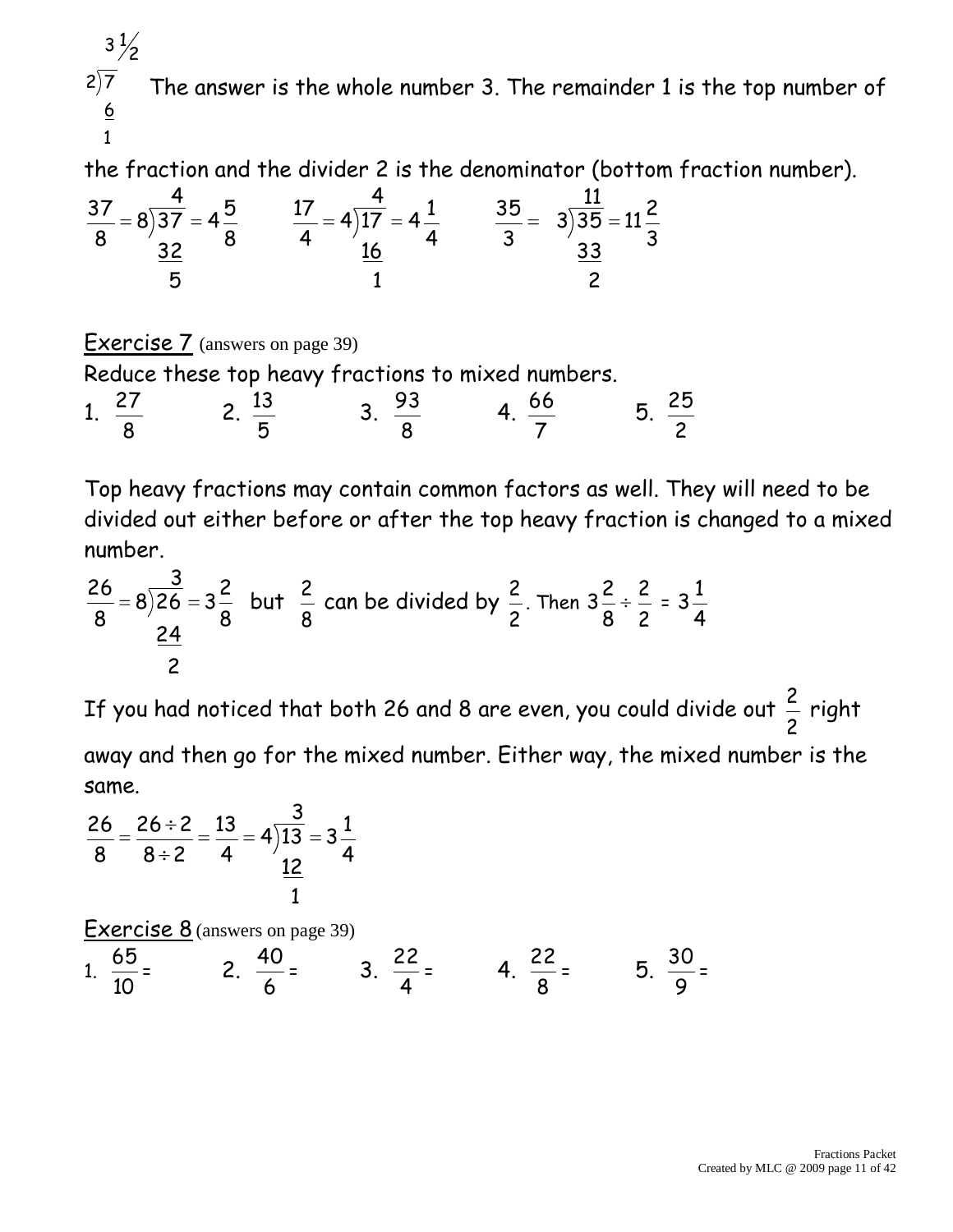#### Estimating Fractions

*"One of the most important uses of estimation in mathematics is in the calculation of problems involving fractions. People find it easier to detect significant errors when working with whole numbers. However, the extra steps involved in the calculation with fractions and mixed numbers often distract our attention from an error that we should have detected."* **<sup>1</sup>**

Students should ask the following questions as motivation for estimating:

- 1) Would estimates "help" in the calculation?
- 2) Is the answer I get reasonable?
- 3) Does the answer seem realistic?

**Try to make every fraction you work with into a whole number. 0 and 1 should be your targets with fractions. Mixed numbers should be estimated to the nearest whole number (except Ex.8).** Here are some **examples** of problems using estimation:

Ex. 1 
$$
\frac{2}{3} + \frac{1}{2} \approx 1 + 1 = 2
$$
 note:  $\frac{1}{2}$  is closer to 1 (than 0) and  $\frac{1}{2}$  should be considered 1

\nEx. 2  $\frac{1}{3} + \frac{1}{2} \approx 0 + 1 = 1$  note:  $\frac{1}{2}$  is closer to 0 (than 1)

\nEx. 3  $5\frac{1}{3} - 2\frac{1}{2} \approx 5 - 3 = 2$  note:  $5\frac{1}{2}$  is closer to 5 (than 6) and  $2\frac{1}{2}$  should be considered closer to 3 (than 2)

\nEx. 4  $5\frac{2}{3} - 2\frac{1}{2} \approx 6 - 3 = 3$  note:  $5\frac{1}{2}$  is closer to 6 (than 5)

\nEx. 5  $\frac{2}{3} \times \frac{1}{2} \approx 1 \times 1 = 1$  see Ex. 1 above

\nEx. 6  $\frac{2}{3} + \frac{1}{2} \approx 1 \times 1 = 1$  see Ex. 1 above

\nEx. 7  $5\frac{1}{3} \times 2\frac{1}{2} \approx 5 \times 3 = 15$  see Ex. 3 above

\nEx. 8  $5\frac{1}{3} \div 2\frac{1}{2} \approx 6 \div 3 = 2$  note:  $5\frac{1}{2}$  is made into a 6 because it is easier to divide by 3

\nExercise 9. Estimate the answers to the following fractions operations (answers on page 39)

\n1)  $\frac{6}{7} + \frac{2}{3}$  2)  $\frac{6}{7} - \frac{1}{3}$  3)  $\frac{6}{7} \div \frac{2}{3}$  4)  $\frac{6}{7} \times \frac{2}{3}$  5)  $\frac{3}{7} - 2\frac{1}{3}$  6)  $8\frac{3}{7} \div 3\frac{1}{2}$ 

 

 $\overline{a}$  $1 \text{ Basic College Mathematics } 4^{\text{th}}$  Ed., Tobey & Slater, p. 176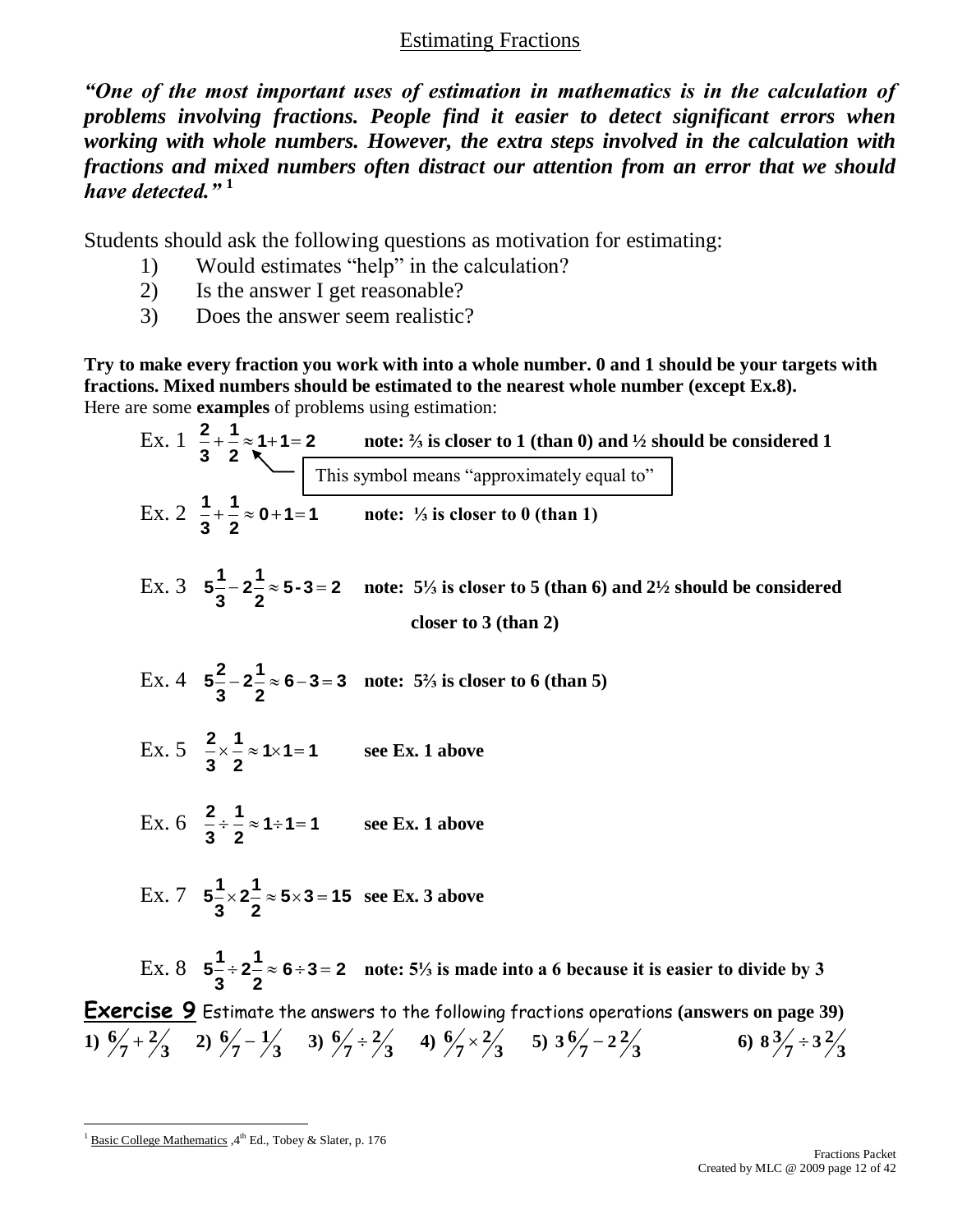#### **Reducing Fractions**

**Divide by 2 if… The top AND bottom numbers are EVEN numbers Like: 44 32 , 26**  $\frac{14}{11}$ **4 2 Divide by 3 if … The sum of the top numbers can be divided by 3 AND the sum of the bottom numbers can be divided by 3 Like: 15 can be divided evenly by 3 12 can be divided evenly by 3**  $7 + 6 + 2 = 15$  $5 + 6 + 1 = 12$ **762 561 Divide by 5 if… The top AND bottom numbers end in 0 or 5 Like: 460 255 75 60 , 15**  $\frac{5}{17}$ ,  $\frac{60}{17}$ **Divide by 10 if… The top AND bottom numbers end in 0. Like: 440 320 , 260 140 , 40 20 Divide by 25 if… The top AND bottom numbers end in 25 or 50 or 75 or 100 Like: 4500 3275 , 275**  $\frac{150}{1}$ **400 225**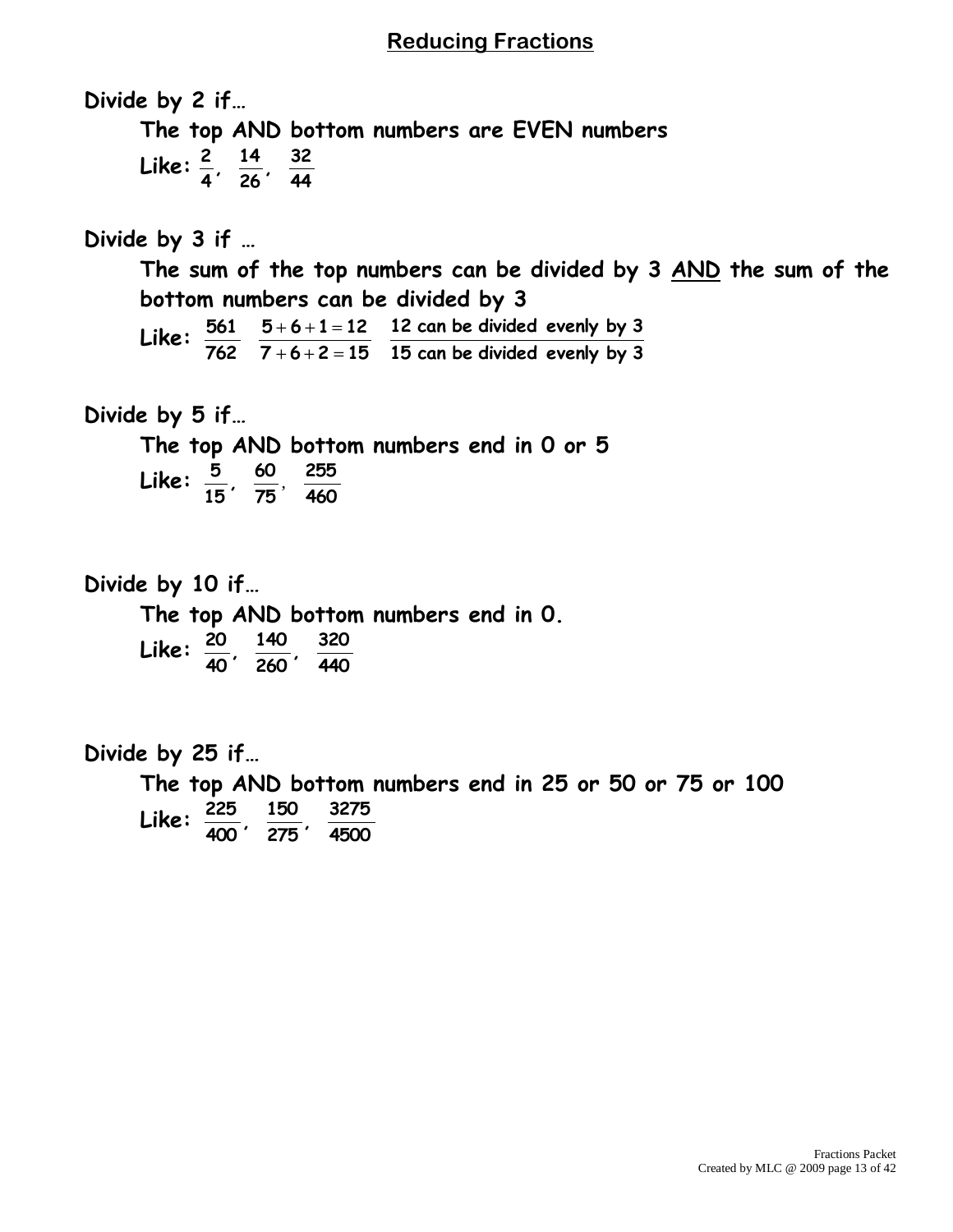#### Divisibility RULES!

#### • Dividing by 3

Add up the digits: if the sum is divisible by three, then the number divides by three.

 Ex. 3 3  $9 ÷ 3$  $9 ÷ 3$  $6 + 0 + 3$  $2 + 0 + 7$ 603  $\frac{207}{102}$   $\Rightarrow$   $\frac{2+0+7}{102}$   $\frac{9 \div 3}{2 \cdot 2}$   $\frac{3}{2}$  therefore 603  $\frac{207}{102}$  divides by 3 3

#### • Dividing by 4

Look at the last two digits. If they are divisible by four, then the number divides by four.

 Ex. 9 6  $36 \div 4$  $24 \div 4$ 36 24 136  $\frac{124}{126}$   $\Rightarrow$   $\frac{24}{36}$  =  $\frac{24 \div 4}{36 \div 4}$  =  $\frac{6}{8}$  therefore 136  $\frac{124}{126}$  divides by 4 4

• Dividing by 6

If the digits can be divided by two and three, then the number divides by six

$$
Ex. \frac{612}{1806} \Rightarrow \frac{612 \div 2}{1806 \div 2} = \frac{306}{903}
$$
\n
$$
\xrightarrow{\underline{And}}
$$
\n
$$
\frac{612}{1806} \Rightarrow \frac{612 \div 3}{1806 \div 3} = \frac{204}{602}
$$
\n
$$
x = 3
$$
\n
$$
x = 4
$$
\n
$$
x = 6
$$
\n
$$
x = 6
$$
\n
$$
x = 6
$$
\n
$$
x = 6
$$
\n
$$
x = 6
$$
\n
$$
x = 6
$$
\n
$$
x = 6
$$
\n
$$
x = 6
$$
\n
$$
x = 6
$$
\n
$$
x = 6
$$
\n
$$
x = 6
$$
\n
$$
x = 6
$$
\n
$$
x = 6
$$
\n
$$
x = 6
$$
\n
$$
x = 6
$$
\n
$$
x = 6
$$
\n
$$
x = 6
$$
\n
$$
x = 6
$$
\n
$$
x = 6
$$
\n
$$
x = 6
$$
\n
$$
x = 6
$$
\n
$$
x = 6
$$
\n
$$
x = 6
$$
\n
$$
x = 6
$$
\n
$$
x = 6
$$
\n
$$
x = 6
$$
\n
$$
x = 6
$$
\n
$$
x = 6
$$
\n
$$
x = 6
$$
\n
$$
x = 6
$$
\n
$$
x = 6
$$
\n
$$
x = 6
$$
\n
$$
x = 6
$$
\n
$$
x = 6
$$
\n
$$
x = 6
$$
\n
$$
x = 6
$$
\n
$$
x = 6
$$
\n
$$
x = 6
$$
\n
$$
x = 6
$$
\n
$$
x = 6
$$
\n
$$
x = 6
$$
\n
$$
x = 6
$$
\n
$$
x = 6
$$
\n
$$
x =
$$

• Dividing by 7

Take the last digit, double it, and then subtract it from the other numbers. If the answer is divisible by seven, then the number divides by seven.

Ex. 
$$
\frac{287}{315} \Rightarrow \frac{28-14}{31-10} = \frac{14 \div 7}{21 \div 7} = \frac{2}{3}
$$
 therefore  $\frac{287}{315}$  divides by  $\frac{7}{7}$ 

Dividing by 8

If the last three digits are divisible by eight then the number divides by eight.

Ex. 
$$
\frac{2104}{3160} \Rightarrow \frac{104 \div 8}{160 \div 8} = \frac{13}{20}
$$
 therefore  $\frac{2104}{3160}$  divides by  $\frac{8}{8}$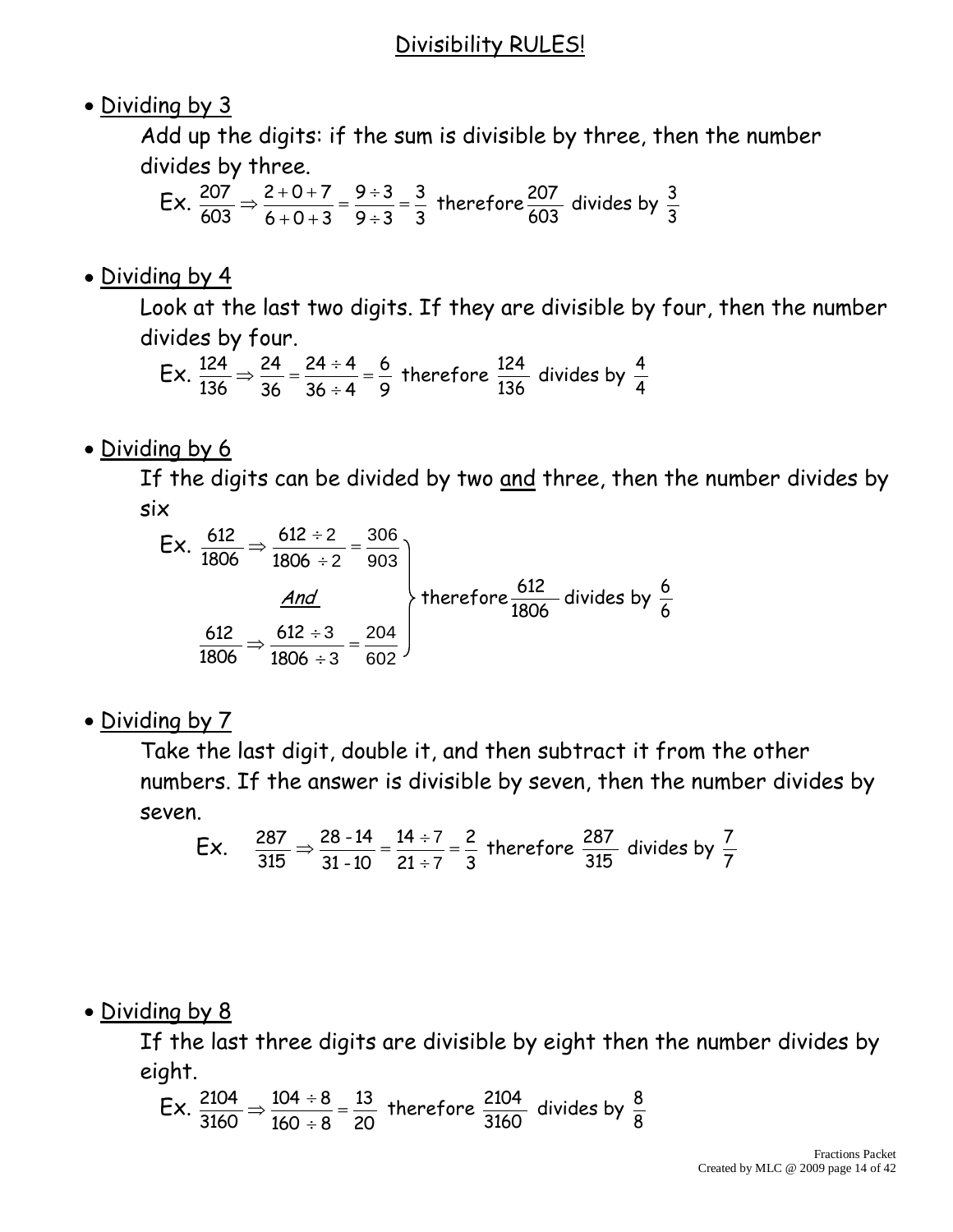#### • Dividing by 12

If the number divides by both 3 and 4, then the number will divide by 12

$$
Ex. \frac{1224}{3612} \Rightarrow \frac{1224 \div 3}{3612 \div 3} = \frac{408}{1204}
$$
\n
$$
\xrightarrow{And}
$$
\n
$$
\frac{1224}{3612} \Rightarrow \frac{1224 \div 4}{3612 \div 4} = \frac{306}{903}
$$
\nTherefore  $\frac{1224}{3612}$  divides by  $\frac{12}{12}$ 

• Dividing by 13

Delete the last digit. Subtract nine times the deleted digit from the remaining number. If what is left is divisible by thirteen, then the number divides by thirteen.

Ex.

Forget it! This is too much work!

Remember to try to reduce with any number that makes the reduction simple and easy for you. Good Luck!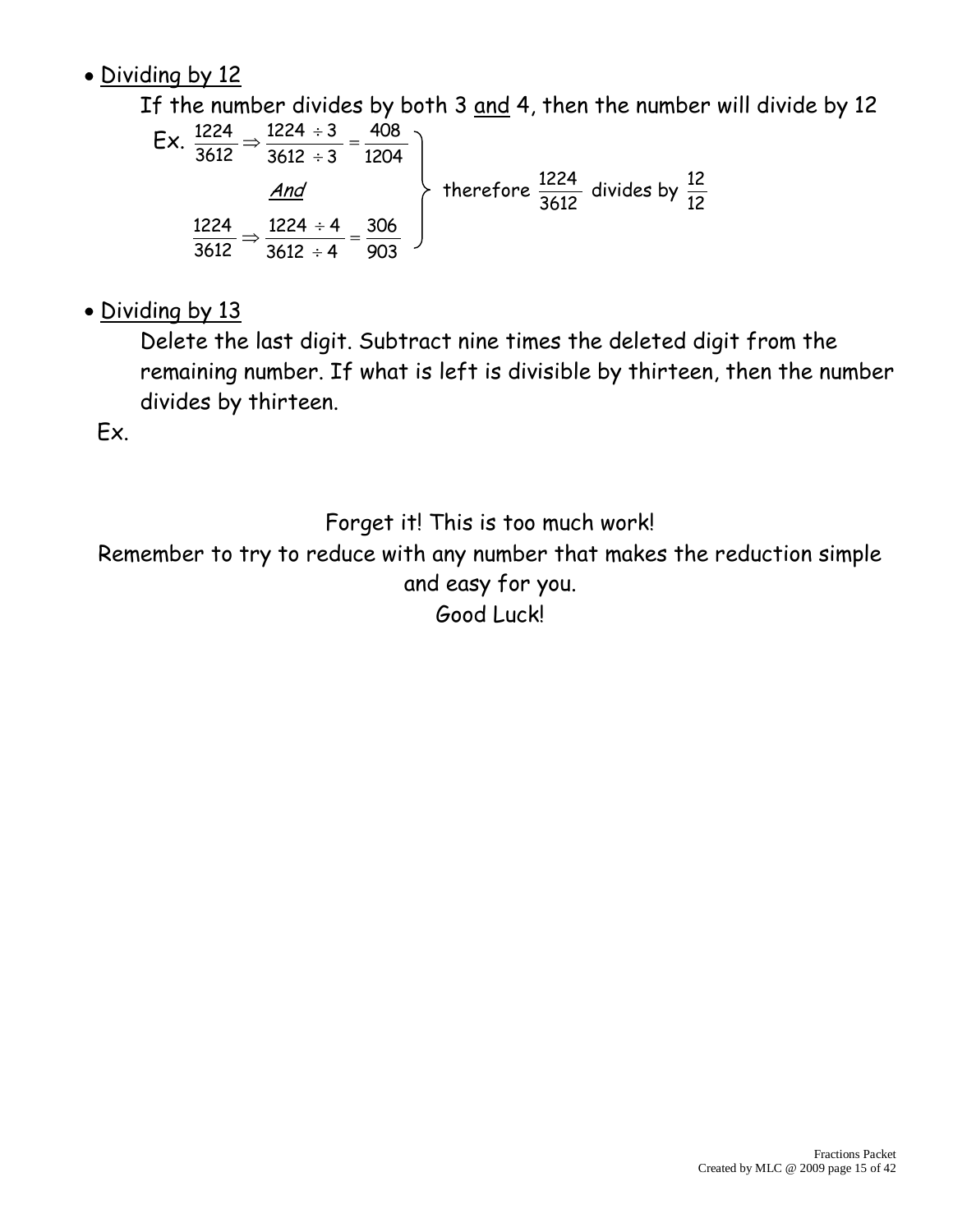#### ORDERING

#### Fractions

Being able to place numbers in order (smallest to largest or largest to smallest) is fundamental to the understanding of mathematics. In these exercises we will learn how to order fractions.

#### Ordering Fractions

There are several ways to order fractions. One way is to use common sense. This method can be simple but requires some general knowledge. If nothing else, it can be used as a starting point to finding the necessary order.

Take a look at the following examples:

Ex. Place the following fractions from smallest to largest order

$$
\frac{1}{3}, \frac{1}{5}, \frac{1}{2}
$$

The larger the number on the bottom of a fraction (assuming the numerator is the same for all the fractions), the smaller the fraction is. In the above example, 5  $\frac{1}{5}$  is the smallest fraction because the 5 is the largest denominator. Next in order would be the 3  $\frac{1}{2}$  because the 3 is the next largest denominator. This leaves the 2  $\frac{1}{2}$ , which has the smallest denominator. Therefore, the order for these fractions is:

$$
\frac{1}{5}, \frac{1}{3}, \frac{1}{2}
$$

Ex. Place the following fractions from smallest to largest

$$
\frac{3}{5}, \frac{2}{3}, \frac{5}{6}
$$

*The larger bottom number here is the 6 in*  6 5 *. But the student should ask, "Is this the smallest fraction?" By inspection, it does not seem to be. But with fractions of this sort (different numerators), students run into the most problems when ordering.*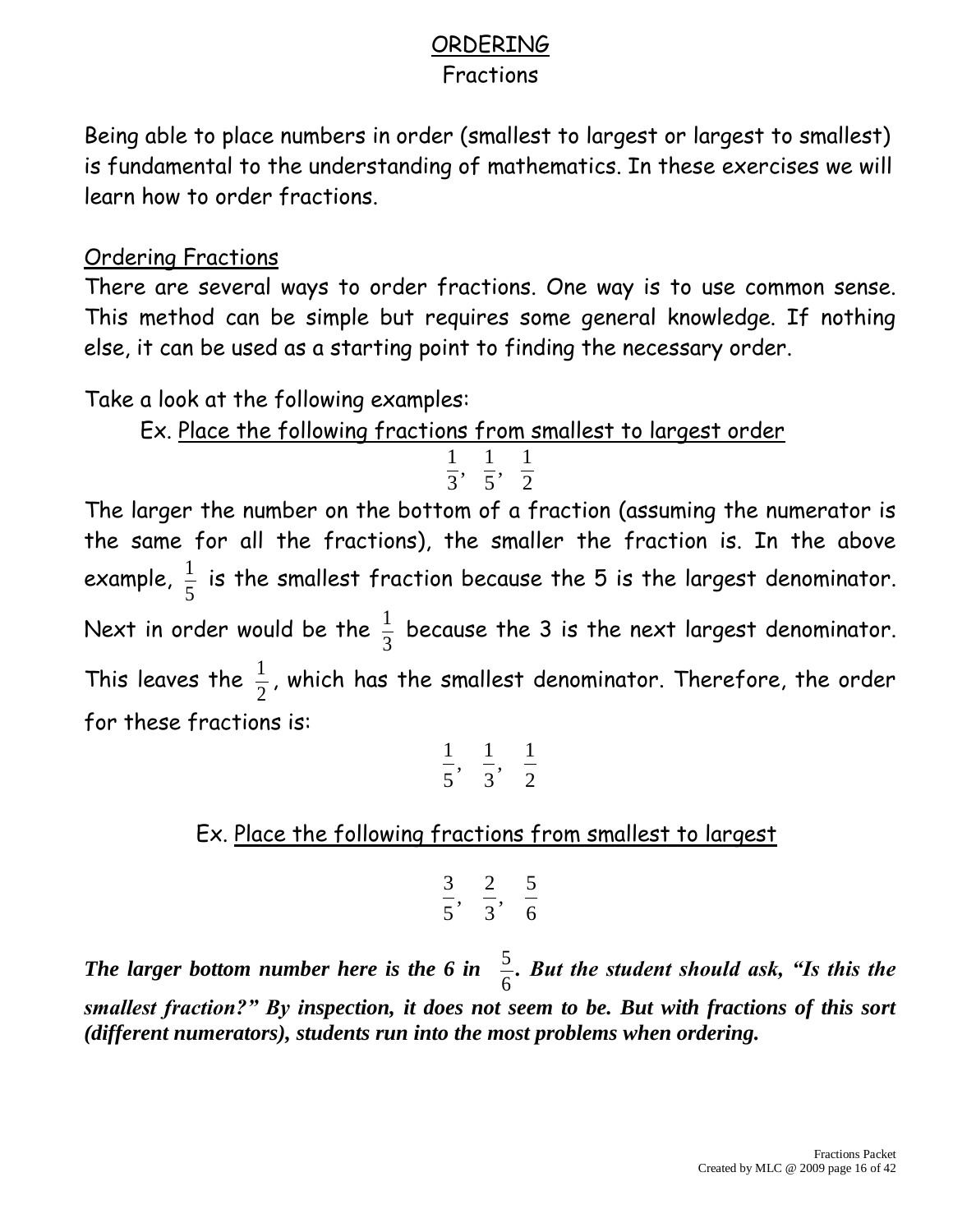Another way to order fractions is to find common denominators for all the fractions; build up the fractions; then compare the top numbers (numerators) of all the fractions.

Look at the following example: **Ex. Order the following fractions from smallest to largest**

$$
\frac{5}{6}, \frac{3}{5}, \frac{2}{3}
$$

**The fractions will be rewritten with common denominators. This process is called building. Once the denominators change, then the numerators will change by the same amount.**

|  |  | $3 \times 6$ 18 2 2 × 10 20 5 5 × 5 25                                                   |  |  |
|--|--|------------------------------------------------------------------------------------------|--|--|
|  |  | $5\quad 5 \times 6\quad 30$ , $3\quad 3 \times 10\quad 30$ , $6\quad 6 \times 5\quad 30$ |  |  |

**By looking at the top numbers, the order of these fractions is:**

| 3 | 2 | 5 |
|---|---|---|
| 5 | 3 | 6 |

Exercise A (answers on page 42) Order these fractions from SMALLEST to largest.

- 1. , ,
- 2. , ,

Exercise B (answers on page 42)

Order these fractions from LARGEST to smallest.

| Ω  | 13       |
|----|----------|
| 11 | $\gamma$ |

2. , ,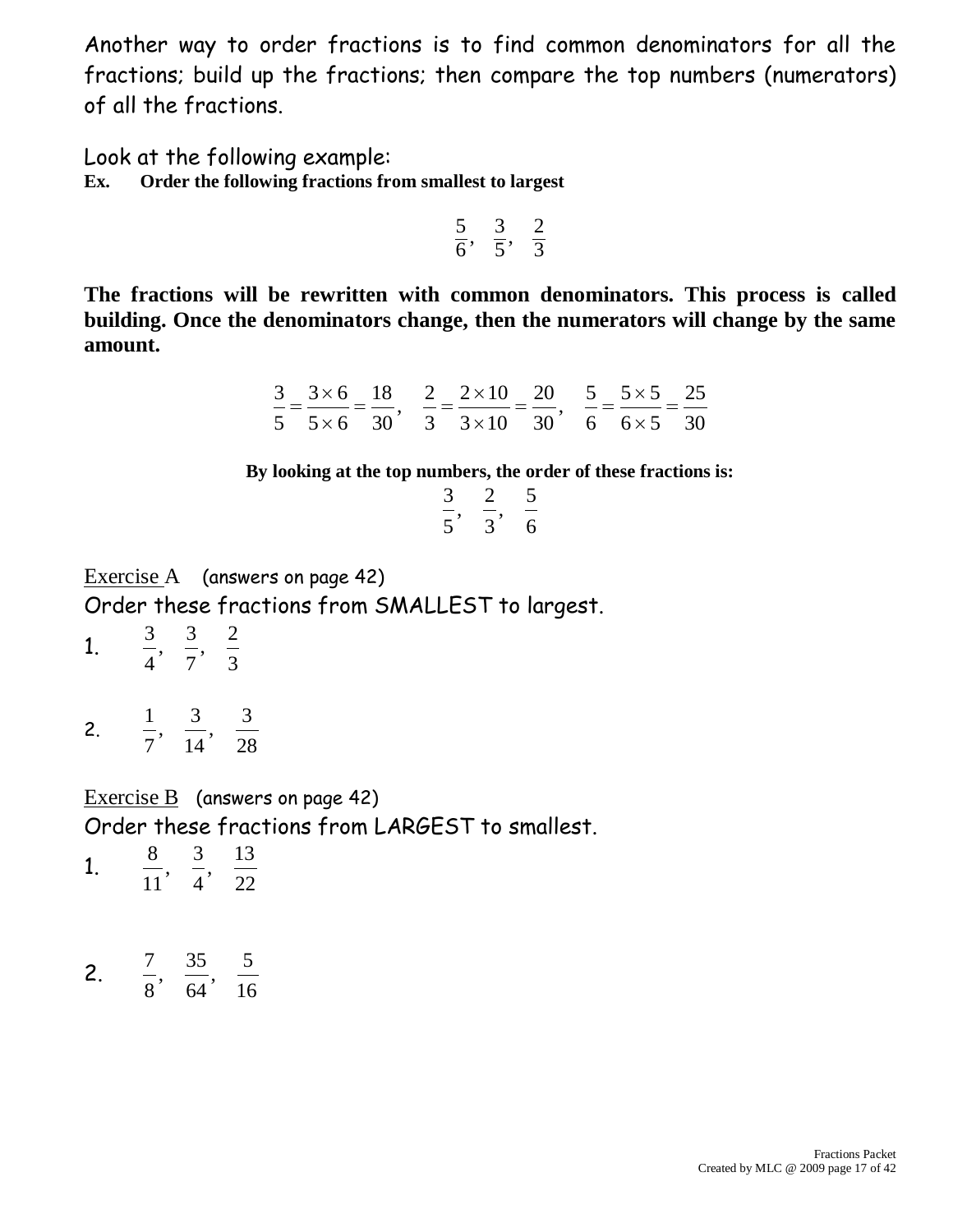### **Multiplication and Division of Fractions Worksheets**

When multiplying fractions, simply multiply the numerators (top number of the fractions) together and multiply the denominators (bottom number of the fractions) together. It is good practice to check to see if any of the numbers can cancel. Canceling is done when the numerator and denominator can be divided evenly by the same number.

Note: canceling can happen top-to-bottom and/or diagonally but never across.

Ex. 1: 6 2 3 2 2 1 this product can be canceled. Divide the numbers in the

fraction by 2 to get the canceled answer 3 1  $6 \div 2$  $2 \div 2$ .

#### 1  $1^2$  3 3 **The fractions in Ex. 1 can cancel before they are multiplied.** Ex. 1: 1 3  $\cancel{2}$  $\mathbf{\hat{z}}$ 1

The 2's cancel by dividing by 2. Cross them out and place 1's close by. Now multiply the top numbers together, then the bottom numbers. The product is the final answer.

Ex. 2: 
$$
\frac{35}{40} \times \frac{100}{1000}
$$
 can be rewritten as  $\frac{35}{40} \times \frac{1}{1000} = \frac{7}{8} \times \frac{1}{10} = \frac{7}{80}$ 

1 Cancel by dividing by 5. Then cancel by dividing by 100. Multiply and get the product.

1 Ex. 3: 3 1  $3 \times \frac{1}{2}$  can be written like.  $\frac{1}{2} \times \frac{1}{2} = \frac{1}{2} = 1$ 1 1 3 1 1 3 Cancel by dividing by 3. Finally, multiply to find the product.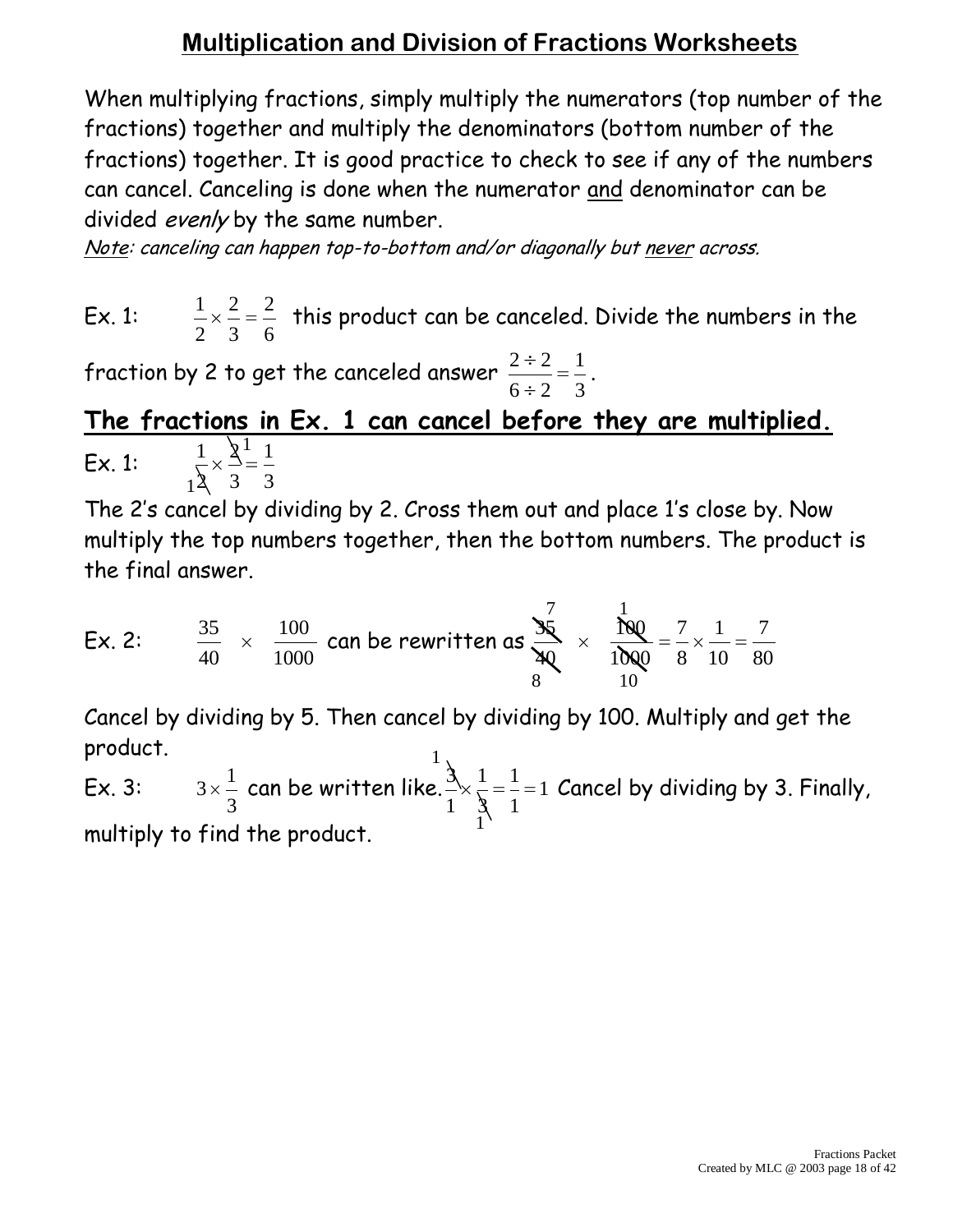| Exercise 1 (answers on page 40)                   |                                                                                                     |                                                   |
|---------------------------------------------------|-----------------------------------------------------------------------------------------------------|---------------------------------------------------|
| 1. $\frac{1}{8} \times \frac{2}{3} =$             | Multiply these fractions. Cancel and simplify if possible.<br>2. $\frac{1}{2} \times \frac{4}{5} =$ | 3. $\frac{3}{5} \times \frac{10}{11} =$           |
| 4. $\frac{8}{9} \times \frac{3}{4} =$             | 5. $\frac{7}{10} \times \frac{2}{21} =$                                                             | 6. $\frac{3}{4} \times \frac{5}{7} =$             |
| 7. $\frac{5}{9} \times \frac{7}{8} =$             | 8. $6 \times \frac{1}{3}$                                                                           | 9. $\frac{5}{9} \times 9 =$                       |
| 10. $10 \times \frac{1}{2}$                       | 11. $\frac{1}{3} \times 12 =$                                                                       | 12. $rac{15}{16} \times \frac{8}{10} =$           |
| 13. $\frac{7}{8} \times \frac{12}{13} =$          | 14. $\frac{6}{9} \times \frac{1}{3} =$                                                              | 15. $\frac{5}{10} \times \frac{3}{4} =$           |
| <b>16.</b> $\frac{16}{17} \times \frac{23}{24} =$ | 17. $rac{5}{16} \times \frac{20}{30} =$                                                             | <b>18.</b> $\frac{9}{10} \times \frac{50}{100} =$ |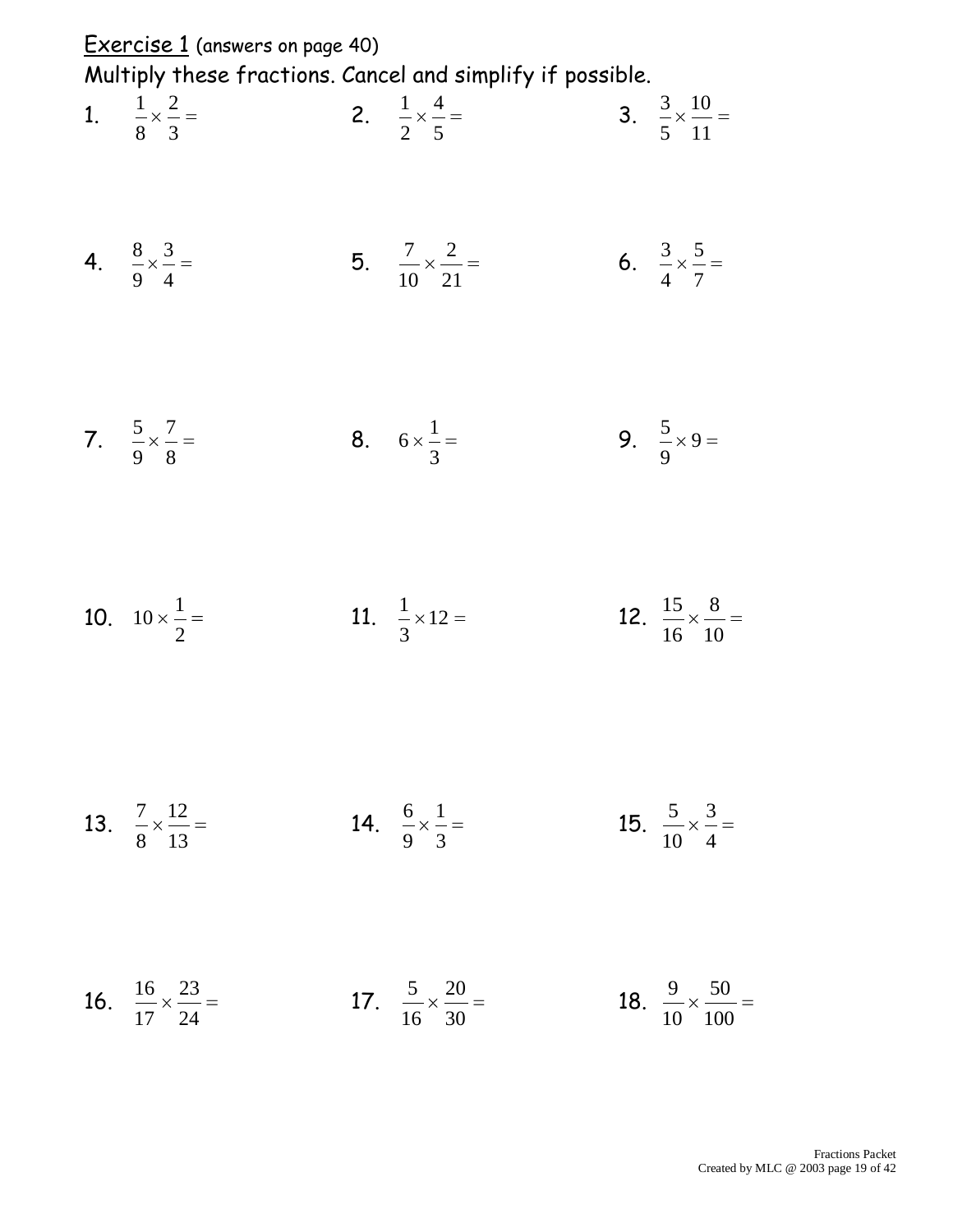#### Multiplying Mixed Numbers

Change mixed numbers into improper fractions then multiply as before.

**Ex. 1:** 
$$
2\frac{1}{2} \times 3\frac{1}{3} = \frac{5}{12} \times \frac{10^5}{3} = \frac{25}{3} = 8\frac{1}{3}
$$

Change the mixed numbers to improper fractions by:

1) multiplying the bottom number by the whole number 2) add the top number 3) keep the bottom number.  $2^{\frac{1}{2}}$   $2 \times 2 = 1$   $4 + 1$   $\frac{1}{2}$ 

Cancel top and bottom. Multiply. Improper fractions simplify by dividing. cel top and bottom

 Ex.2:  $25^{\frac{1}{2}}$   $6 = \frac{17}{10}$   $4\frac{1}{2}\times 6 = \frac{17}{2}\times \frac{6}{2} = \frac{51}{2} = 25\frac{1}{2}$  Change the mixed number into an improper

fraction. Change the whole number into an improper fraction. Cancel. Multiply. Simplify to get the quotient.

Exercise 2 (answers on page 40)

Multiply these fractions. Cancel and simplify if necessary.

1. 
$$
1\frac{1}{2} \times 1\frac{3}{4} =
$$
  
2.  $2\frac{1}{3} \times 5\frac{2}{5} =$   
3.  $4\frac{1}{3} \times 1\frac{7}{8} =$ 

**4.** 
$$
\frac{1}{2} \times 2\frac{1}{8} =
$$
   
**5.**  $3\frac{1}{4} \times \frac{7}{8} =$    
**6.**  $5\frac{5}{7} \times \frac{14}{15} =$ 

7. 
$$
7 \times 1\frac{3}{8} =
$$
 8.  $2\frac{4}{5} \times 5 =$  9.  $6\frac{2}{3} \times 9 =$ 

10. 
$$
1\frac{8}{9} \times 1\frac{5}{6} =
$$
  
11.  $7\frac{1}{7} \times 8\frac{2}{5} =$   
12.  $1\frac{1}{7} \times 9\frac{1}{3} =$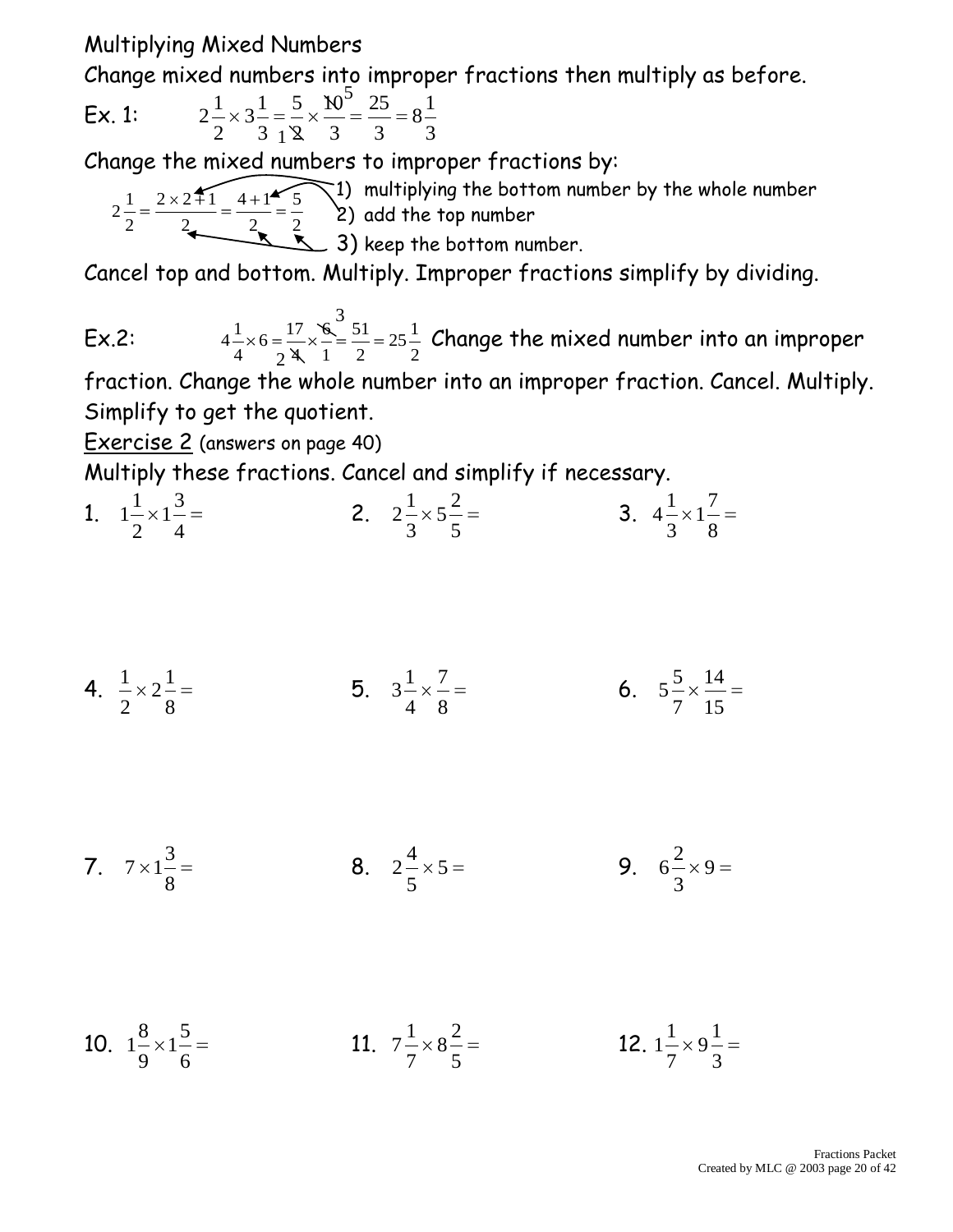Dividing Fractions

When dividing fractions, invert (turn over) the fraction to the right of the  $\div$ ("divide by") symbol. Cancel (if possible) then multiply.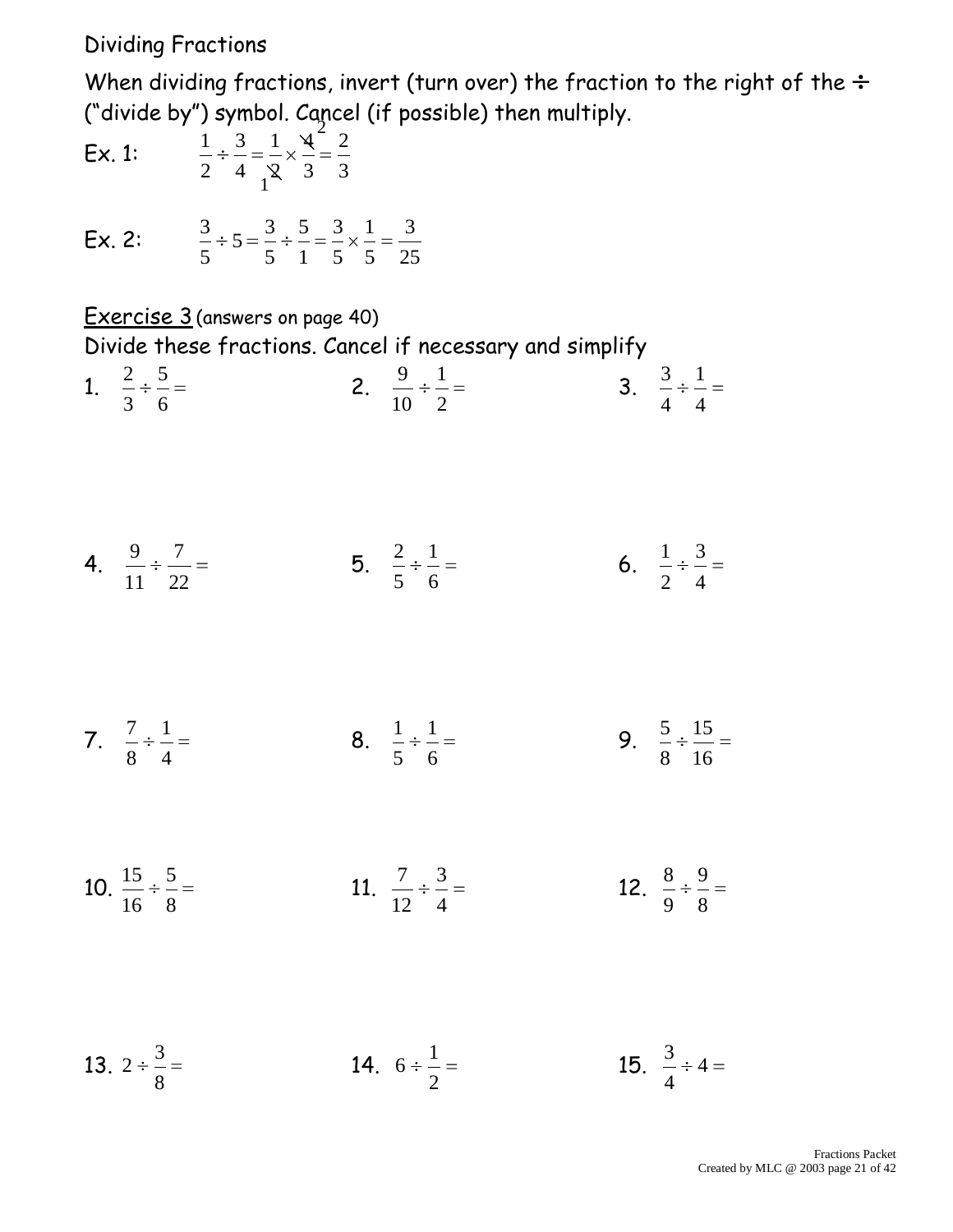Dividing Mixed Number Fractions

When dividing mixed numbers, change the mixed numbers to improper

fractions, invert the fraction on the right of the  $\div$  symbol, cancel if possible, multiply then simplify.

> 

Ex. 1: 

$$
\mathsf{Ex.}\ 2\mathsf{:}
$$

$$
4\frac{1}{2} \div 6 = \frac{9}{2} \div \frac{6}{1} = \frac{3}{2} \times \frac{1}{6} = \frac{3}{4}
$$

Exercise 4 (answers on page 40)

Divide the following mixed numbers. Cancel and simplify when possible.

1. 
$$
2\frac{3}{4} \div 1\frac{1}{8} =
$$
  
2.  $3\frac{1}{2} \div 1\frac{1}{8} =$   
3.  $5\frac{2}{5} \div 1\frac{9}{10} =$ 

**4.** 
$$
\frac{3}{4} \div 2\frac{1}{3} =
$$
 **5.**  $6\frac{4}{5} \div \frac{1}{2} =$  **6.**  $8\frac{1}{3} \div \frac{5}{6} =$ 

7. 
$$
8 \div 1\frac{5}{6} =
$$
 8.  $3\frac{6}{7} \div 2 =$  9.  $5\frac{7}{8} \div 4 =$ 

10. 11. 12.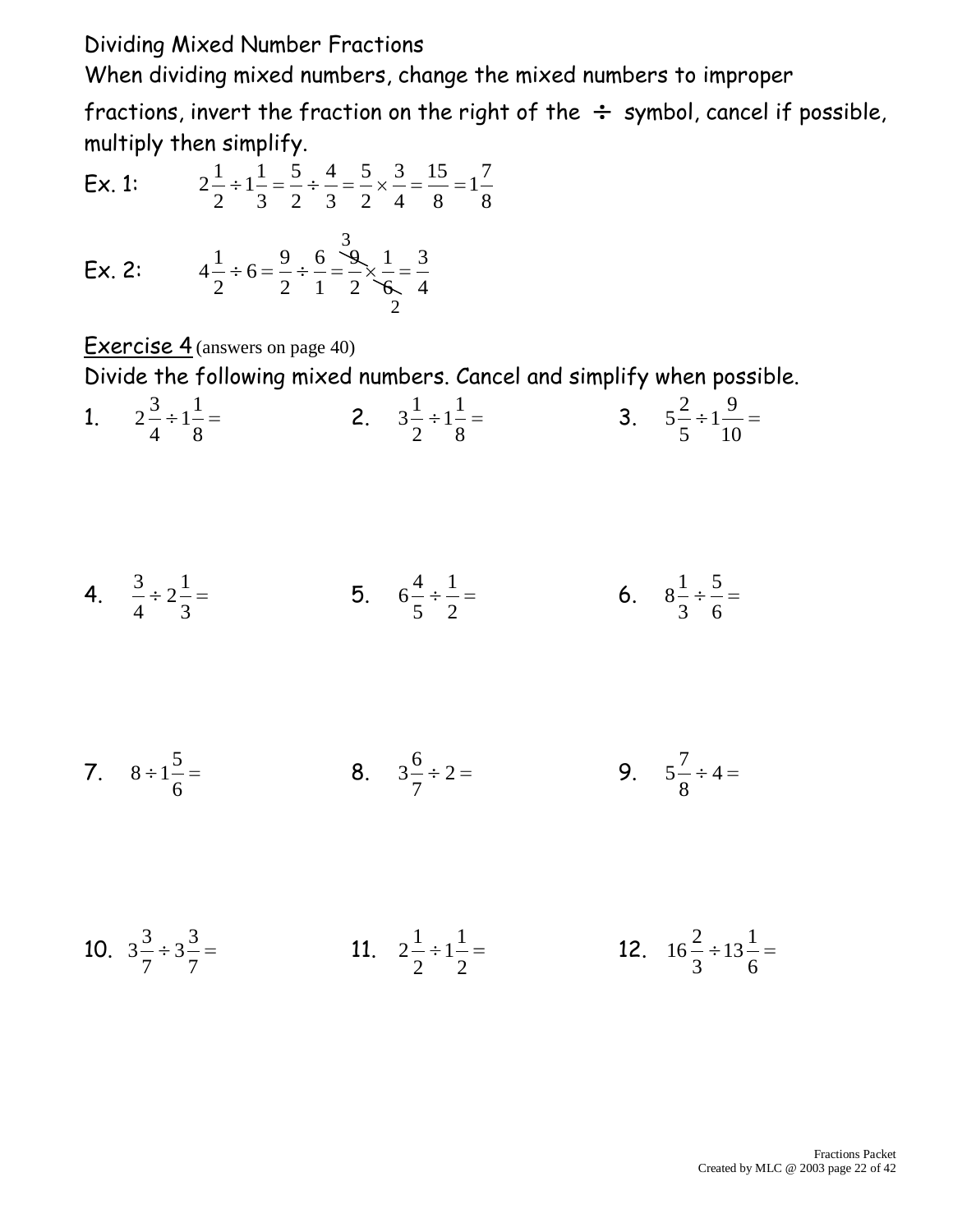#### Fraction Word Problems (Multiplication/Division)

When solving word problems, make sure to UNDERSTAND THE QUESTION. Look for bits of information that will help get to the answer. Keep in mind that some sentences may not have key words or key words might even be misleading. USE COMMON SENSE when thinking about how to solve word problems. The first thing you think of might be the best way to solve the problem.

Here are some KEY WORDS to look for in word problems:

Product, times: mean to multiply Quotient, per, for each, average: mean to divide

Ex. 1: If 3 boxes of candy weigh  $6\frac{1}{2}$  pounds, find the weight per box.

**"per" means to divide**

6 1 2 6 13 3 1 2 13 1 3 2  $3 = \frac{13}{1}$ 2 1  $6\frac{1}{2} \div 3 = \frac{13}{2} \div \frac{5}{4} = \frac{13}{2} \times \frac{1}{2} = \frac{13}{2} = 2\frac{1}{4}$  pounds

Ex. 2: If one "2 by 4" is actually  $3\frac{1}{2}$  inches wide, find the width of twelve "2 by 4"s.

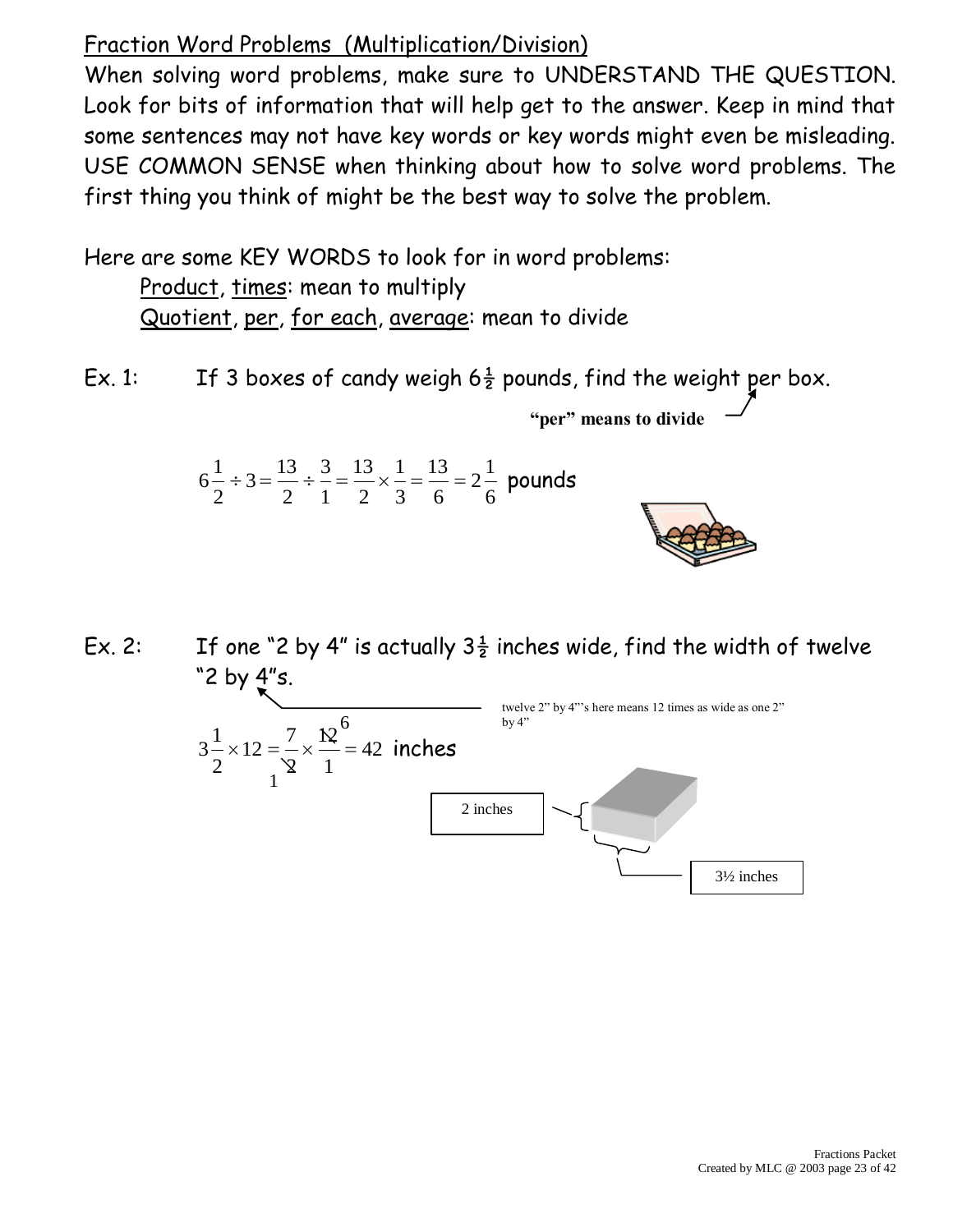Exercise 5 (answers on page 40)

Solve the following fraction word problems. Cancel and simplify your answers.

1. A stack of boards is 21 inches high. Each board is  $1\frac{3}{4}$  inches thick. How many boards are there?

2. A satellite makes 4 revolutions of the earth in one day. How many revolutions would it make in  $6\frac{1}{2}$  days?

3. A bolt has  $16\frac{1}{2}$  turns per inch. How many turns would be in  $2\frac{1}{2}$  inches of threads?

4. If a bookshelf is 8 28 $\frac{1}{6}$  inches long, how many 8  $1\frac{7}{6}$  inch thick books will it hold?

5. Deborah needs to make 16 costumes for the school play. Each costume requires 4  $2\frac{1}{4}$  yards of material. How many yards of material will she need?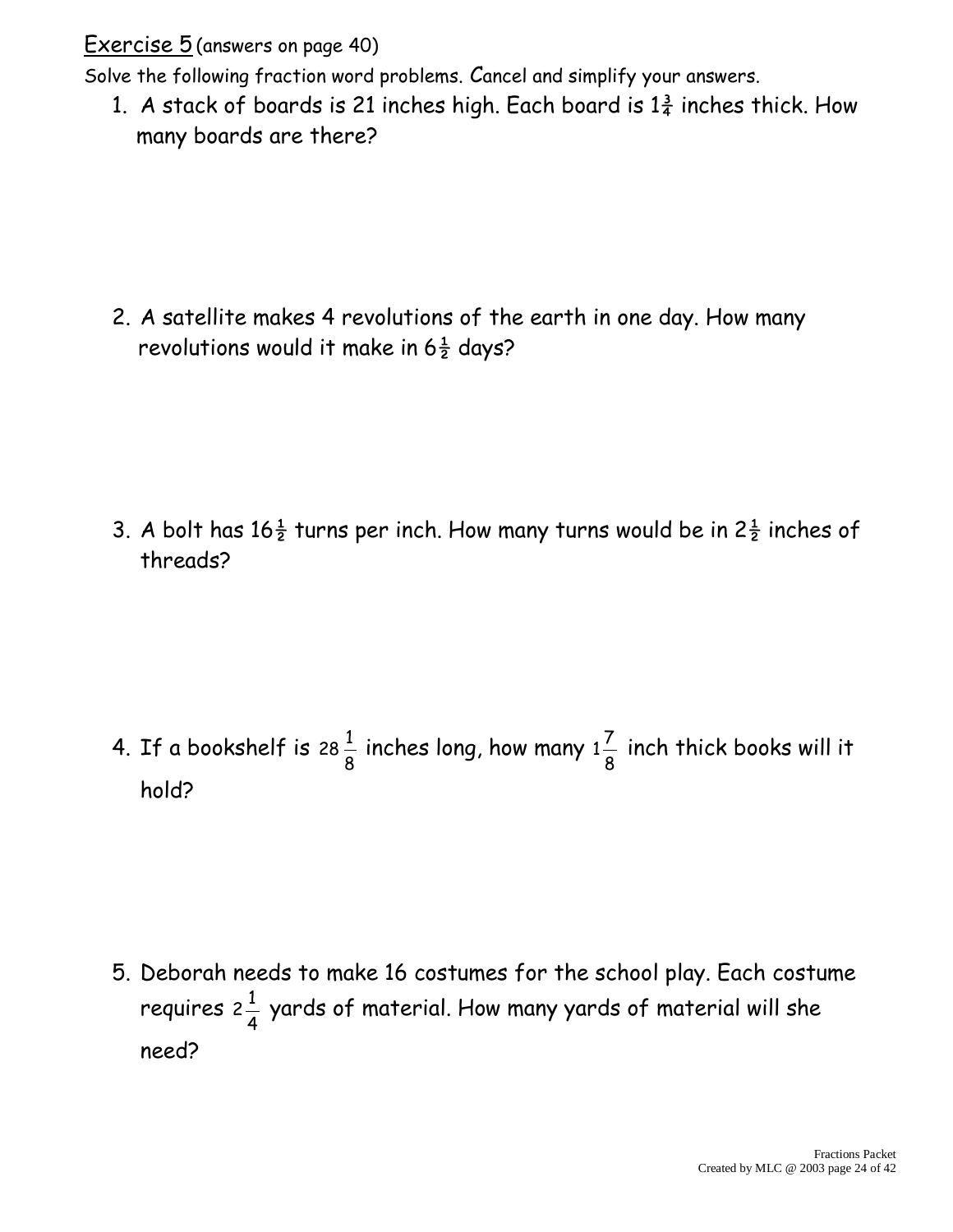6. The Coffee Pub has cans of coffee that weigh 4  $3\frac{1}{4}$  pounds each. The Pub has  $8\frac{1}{2}$  cans of coffee left. What is the total weight of  $8\frac{1}{2}$ cans?

- 7. Belinda baked 9 pies that weigh 4 20 $\frac{1}{4}$  pounds total. How much does each pie weigh?
- 8. A piece of paper is 1000  $\frac{4}{100}$  inches thick. How many sheets of paper will it take to make a stack 1 inch high?

9. Tanya has read 4  $\frac{3}{4}$  of a book, which is 390 pages. How many pages are in the entire book?

10. DJ Gabe is going to serve  $\frac{1}{3}$  of a whole pizza to each quest at his party. If he expects 24 guests, how many pizza's will he need?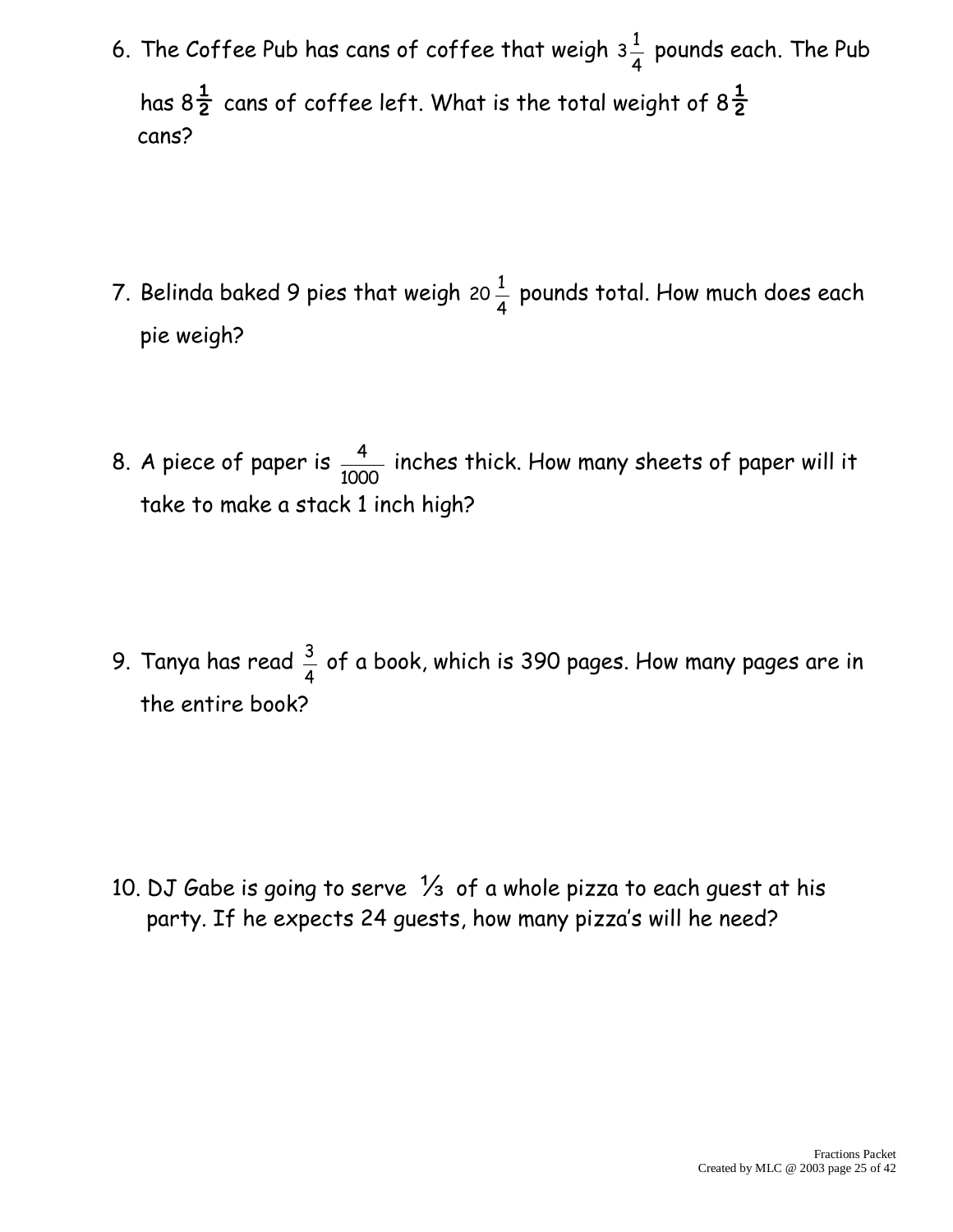# **To the student:**

The fractions chapter is split into two parts. The first part introduces what fractions are and shows how to multiply and divide them. The second part shows how to add and subtract. The methods for accomplishing these operations can be confusing if studied all at once. Before proceeding with this packet, please talk to your instructor about what you should do next. The Editors.

## **Addition and Subtraction of Fractions**

#### Finding the LEAST COMMON DENOMINATOR (LCD)

When adding and subtracting fractions, there must be a common denominator so that the fractions can be added or subtracted. Common denominators are the same number on the bottom of fractions.

There are several methods for finding the common denominator. The following is one in which we will find the least common denominator or LCD. Each set of fractions has many common denominators; we will find the smallest number that one or both fractions will change to.

Ex. Suppose we are going to add these fractions: 3 2 2 1

Step 1: Start with the largest of the denominators

Ex: **3 is the largest**

Step 2: See if the other denominator can divide into the largest without getting a remainder. If there is no remainder, then you have found the LCD!

Ex. **3 divided by 2 has a remainder of 1**

Step 3: If there is a remainder, multiply the largest denominator by the number 2 and repeat step 2 above. If there is no remainder, then you have found the LCD! If there is a remainder, keep multiplying the denominator by successive numbers (3, 4, 5, etc.) until there is no remainder. This process may take several steps but it will eventually get to the LCD.

Ex. **3 x 2 = 6; 2 divides evenly into 6; therefore, 6 is the LCD**.

Ex. 1: 4 1 2 1

Step 1: 4 is the largest denominator

Step 2: 4 divided by 2 has no remainder, therefore 4 is the LCD!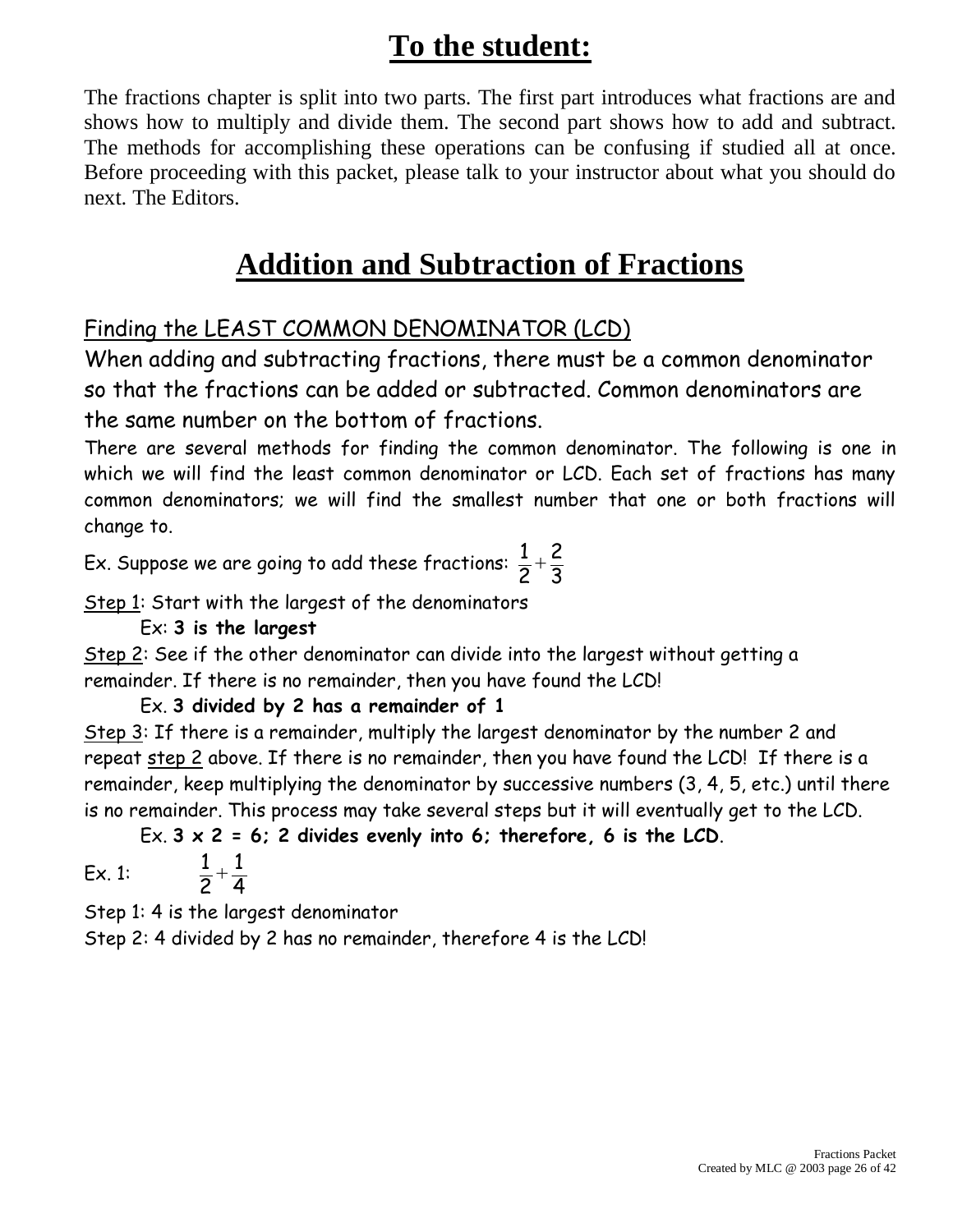Ex. 2: 6 1 5 1 Step 1: 6 is the largest denominator Step 2: 6 divided by 5 has a remainder. Multiply  $6 \times 2 = 12$ . 12 divided by 5 has a remainder  $6 \times 3 = 18$ . 18 divided by 5 has a remainder  $6 \times 4 = 24$ 24 divided by 5 has a remainder  $6 \times 5 = 30$ 30 divided by 5 has NO remainder, therefore 30 is the LCD!

**Note**: You may have noticed that multiplying the denominators together also gets the LCD. This method will always get a common denominator but it may not get a lowest common denominator.

Exercise 1 (answers on page 41)

Using the previously shown method, write just the **LCD** for the following sets of fractions **(Do Not Solve)**

| 1) $\frac{1}{2}, \frac{1}{3}$               | 2) $\frac{2}{5}, \frac{2}{3}$                     | 3) $\frac{5}{8}, \frac{1}{2}$                |
|---------------------------------------------|---------------------------------------------------|----------------------------------------------|
| 4) $\frac{1}{4}, \frac{1}{3}$               | 5) $\frac{1}{7}, \frac{2}{5}$                     | 6) $\frac{4}{9}, \frac{1}{3}$                |
| 7) $\frac{3}{4}, \frac{1}{2}$               | 8) $\frac{7}{8}, \frac{3}{5}$                     | 9) $\frac{3}{10}, \frac{2}{3}$               |
| 10) $\frac{13}{15}, \frac{4}{5}$            | 11) $\frac{1}{2}$ , $\frac{2}{3}$ , $\frac{5}{6}$ | 12) $\frac{3}{4}, \frac{5}{8}, \frac{7}{16}$ |
| 13) $\frac{3}{8}, \frac{1}{6}, \frac{1}{3}$ | 14) $\frac{1}{7}$ , $\frac{1}{2}$ , $\frac{1}{3}$ | 15) $\frac{3}{8}, \frac{1}{5}, \frac{1}{3}$  |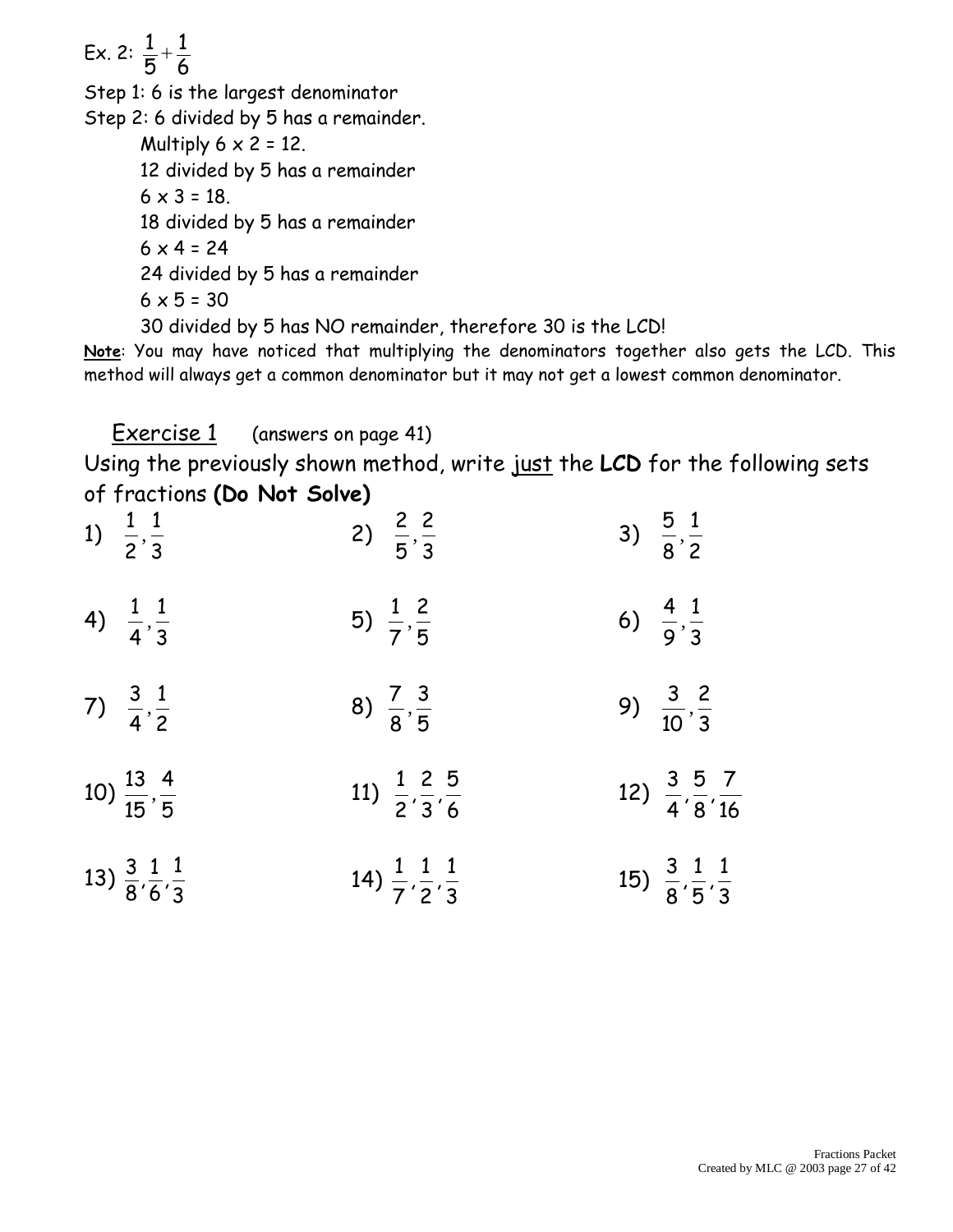Once we have found the LCD for a set of fractions, the next step is to change each fraction to one of its equivalents so that we may add or subtract it.

An equivalent fraction has the same value as the original fraction…it looks a little different!

Here are some examples of equivalent fractions:

| $1\quad 2$<br>$2 \quad 4$                 | $\frac{1}{2} = \frac{3}{2}$<br>$2\quad 6$     | $1 \quad 4$<br>$=$ $=$ $-$<br>$2 \quad 8$ | $1\quad 5$<br>$\frac{1}{2} = \frac{1}{10}$ | etc. |
|-------------------------------------------|-----------------------------------------------|-------------------------------------------|--------------------------------------------|------|
| $\frac{2}{2} = \frac{4}{1}$<br>$3\quad 6$ | $\frac{2}{2} = \frac{6}{5}$<br>3 <sup>9</sup> | $\frac{2}{2} = \frac{8}{1}$<br>$3 \t12$   | $\frac{2}{3} = \frac{10}{15}$              | etc. |

An equivalent fraction is obtained by multiplying both the numerator and denominator of the fraction by the same number. This is called **BUILDING**. Here are some examples:

| 5x3<br>15<br>$8x3$ 24                               | 5 and 8 were both multiplied by 3  |
|-----------------------------------------------------|------------------------------------|
| $\frac{7\times2}{100}=\frac{14}{100}$<br>$12x^2$ 24 | 7 and 12 were both multiplied by 2 |
| $1\times17$<br>17<br>3x17<br>-51                    | 1 and 3 were both multiplied by 17 |

Note: the numbers used to multiply look like fraction versions of 1.

An equivalent fraction can also obtained by dividing both the numerator and denominator of the fraction by the same number. This is called **REDUCING**. Here are some more examples:

| $\frac{10 \div 2}{10 \div 2} = \frac{5}{10}$<br>$12 \div 2 = 6$      | 10 and 12 were both divided by 2    |
|----------------------------------------------------------------------|-------------------------------------|
| $\frac{8 \div 4}{12 \div 4} = \frac{2}{3}$                           | 8 and 12 were both divided by 4     |
| $\frac{200 \div 25}{200 \div 25} = \frac{8}{100}$<br>$225 \div 25$ 9 | 200 and 225 were both divided by 25 |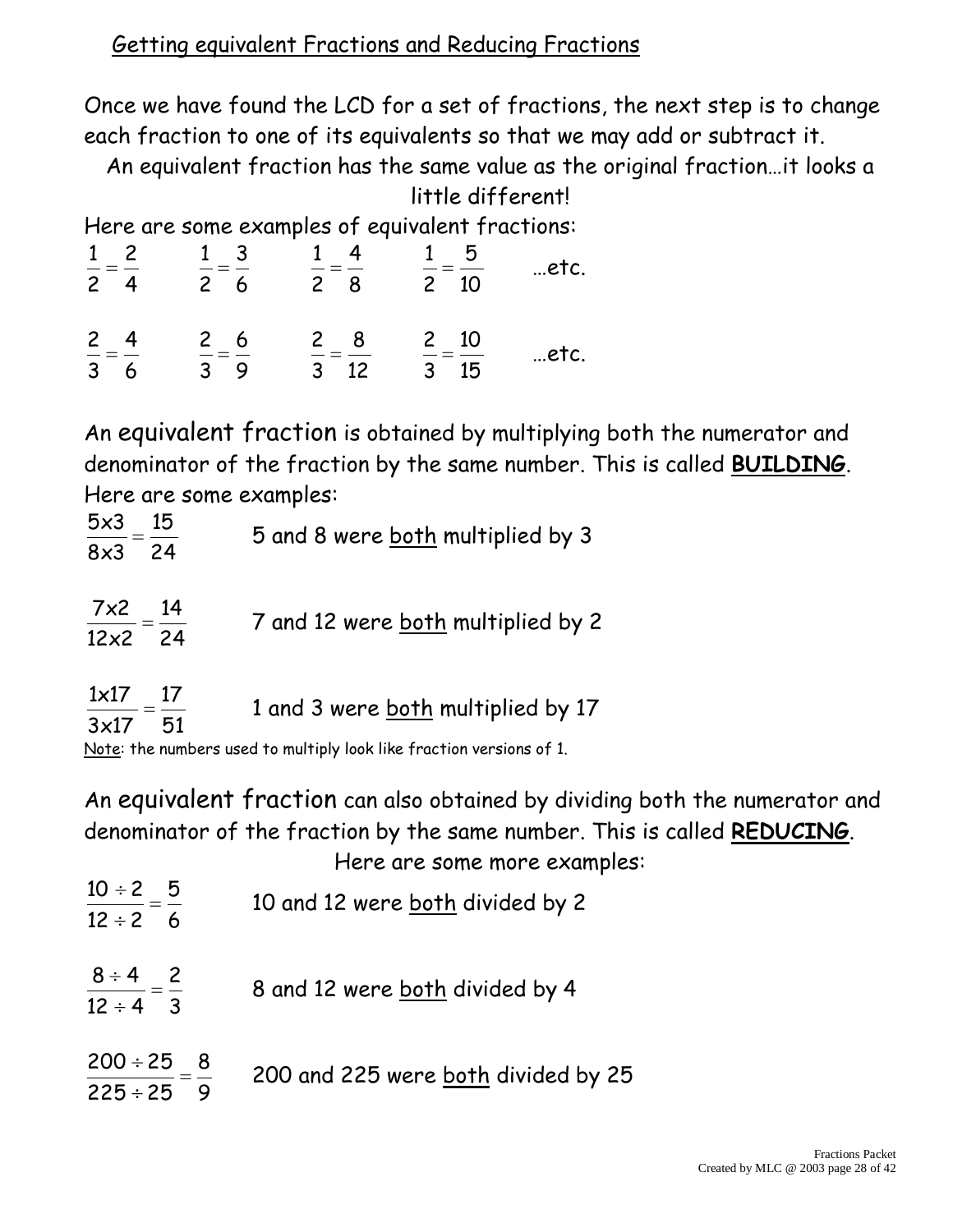**Exercise 2 (answers on page 41)**

Find the number that belongs in the space by **building** or **reducing** equivalent fractions.

1) 10 2) 15 3) 12 

4) 
$$
\frac{3}{4} = \frac{1}{12}
$$
 5)  $\frac{2}{5} = \frac{1}{20}$  6)  $\frac{5}{7} = \frac{1}{21}$ 

7) 
$$
\frac{3}{6} = \frac{1}{2}
$$
 8)  $\frac{6}{8} = \frac{1}{4}$  9)  $\frac{8}{10} = \frac{1}{5}$ 

10) 
$$
\frac{12}{24} = \frac{12}{2}
$$
 11)  $\frac{5}{30} = \frac{12}{6}$  12)  $\frac{7}{14} = \frac{12}{2}$ 

13) 
$$
\frac{2}{7} = \frac{135}{35}
$$
 14)  $\frac{7}{42} = \frac{13}{6}$  15)  $\frac{10}{15} = \frac{1}{3}$ 

16) 
$$
\frac{1}{8} = \frac{1}{24}
$$
 17)  $\frac{1}{3} = \frac{1}{24}$  18)  $\frac{20}{22} = \frac{1}{11}$ 

19) 
$$
\frac{21}{42} = \frac{1}{2}
$$
 20)  $\frac{17}{51} = \frac{1}{3}$  21)  $\frac{10}{30} = \frac{1}{3}$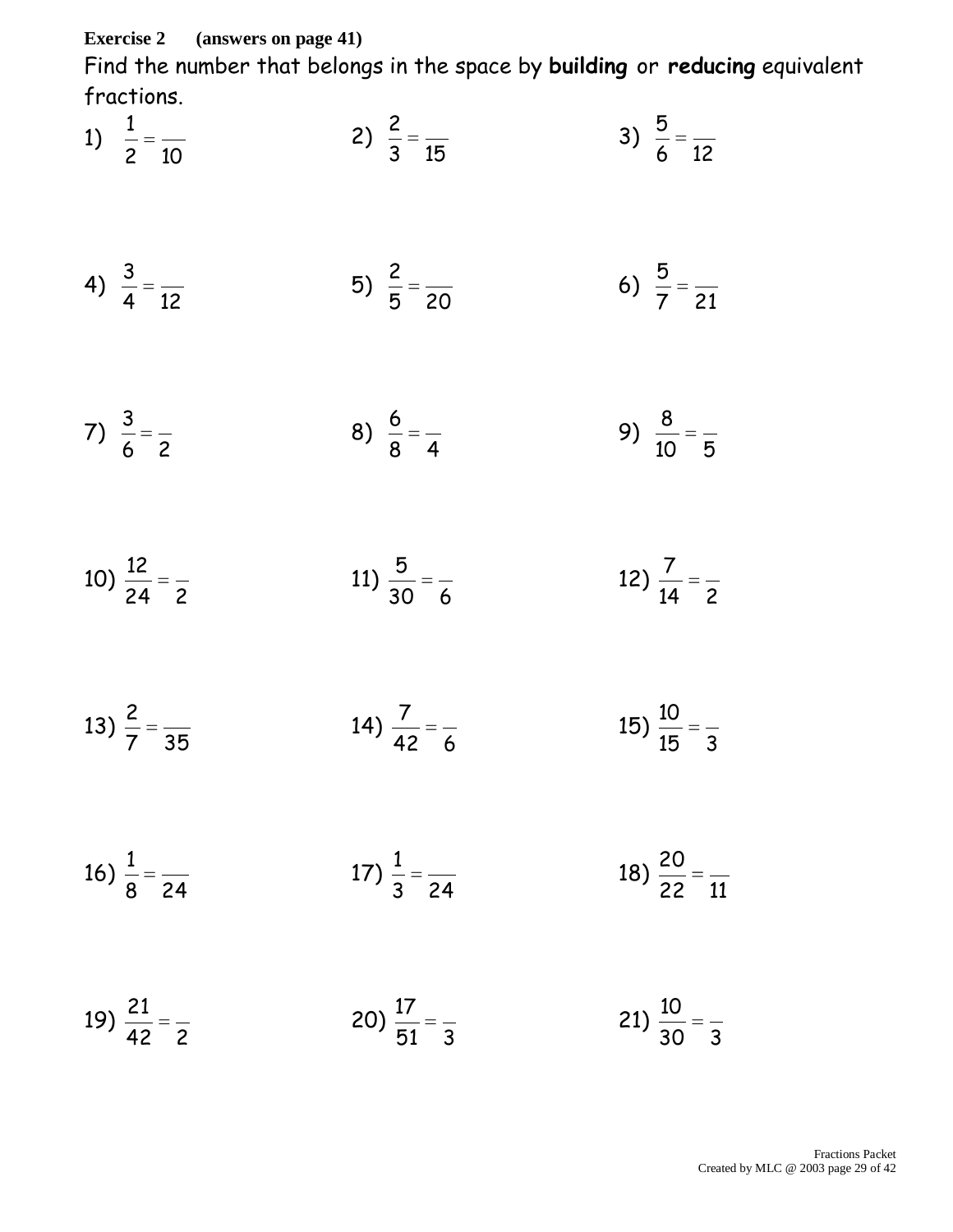#### **Simplifying Improper Fractions**

An improper fraction is one in which the numerator is larger than the denominator. If the answer to an addition, subtraction, multiplication, or division fraction is improper, simplify it and reduce if possible.

Ex. 1:  $\frac{4}{2}$  is an improper fraction. Divide the denominator into

numerator.

$$
3\overline{\smash)4} = 1\frac{1}{3} = 1\frac{1}{3}
$$

Ex. 2: is an improper fraction. Divide to simplify. Reduce.

$$
\frac{10}{8} = 8 \overline{\smash) \frac{1}{10}} = 1\frac{2}{8} = 1\frac{1}{4}
$$

Ex. 3:  $\frac{136}{22}$  is an improper fraction. Divide to simplify. Reduce.

$$
\frac{136}{20} = 20 \overline{\smash) \frac{6}{136}} = 6 \frac{16}{20} = 6 \frac{4}{5}
$$
\n
$$
\frac{120}{16}
$$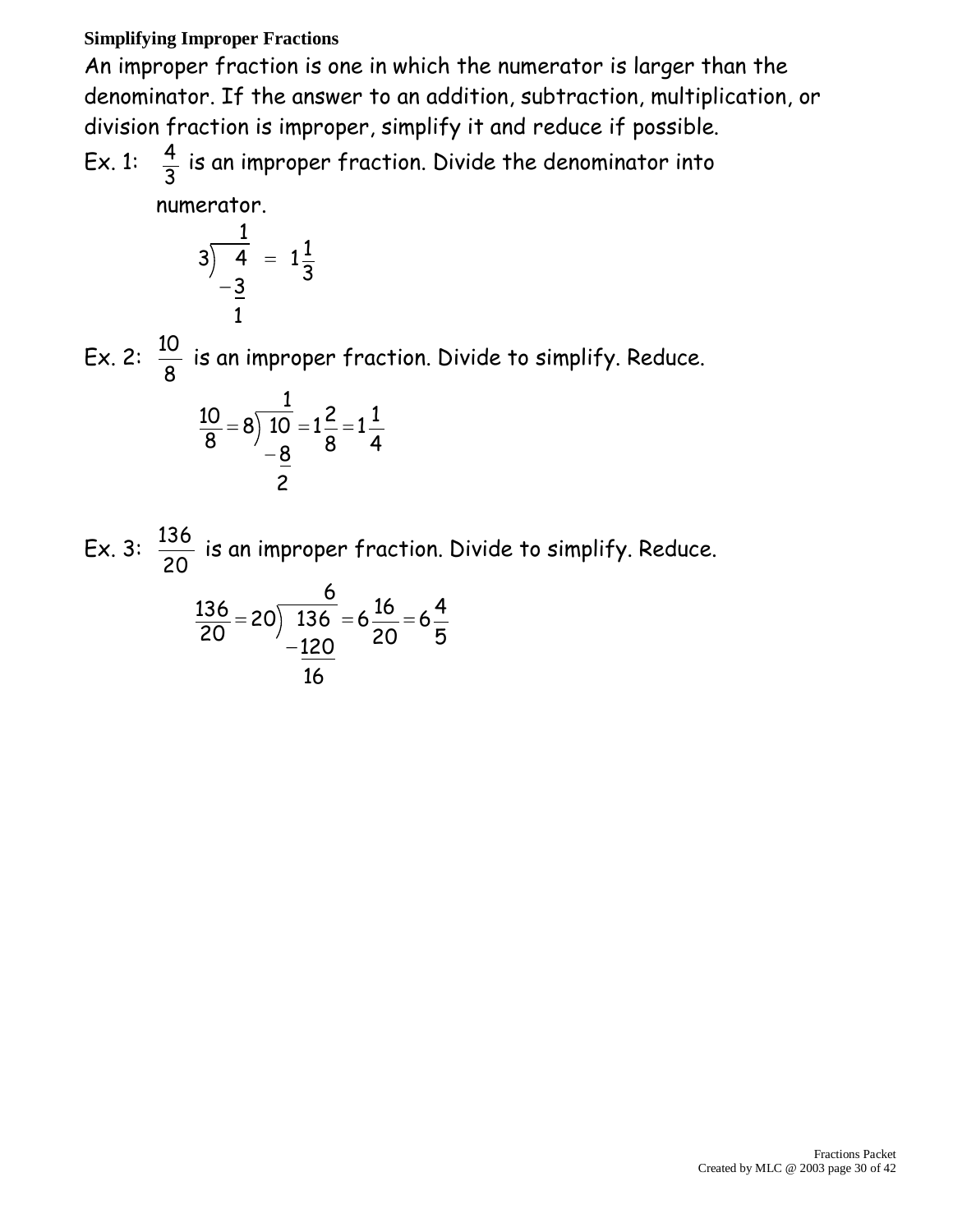Exercise 3 (answers on page 41) Simplify the following fractions. Reduce if possible.

1) 5 6 = 2) 4 5 = 3) 3  $\frac{7}{2}$ =

4) 
$$
\frac{10}{6}
$$
 = 5)  $\frac{4}{2}$  = 6)  $\frac{6}{4}$  =

$$
7) \frac{15}{3} = 8) \frac{20}{12} = 9) \frac{19}{4} =
$$

$$
10) \frac{23}{5} = 11) \frac{18}{3} = 12) \frac{17}{5} =
$$

$$
13) \frac{37}{9} = 14) \frac{28}{8} = 15) \frac{47}{9} =
$$

16) 
$$
\frac{106}{4} =
$$
 17)  $\frac{17}{2} =$  18)  $\frac{140}{20} =$ 

$$
19) \frac{162}{10} = 20) \frac{38}{5} = 21) \frac{52}{3} =
$$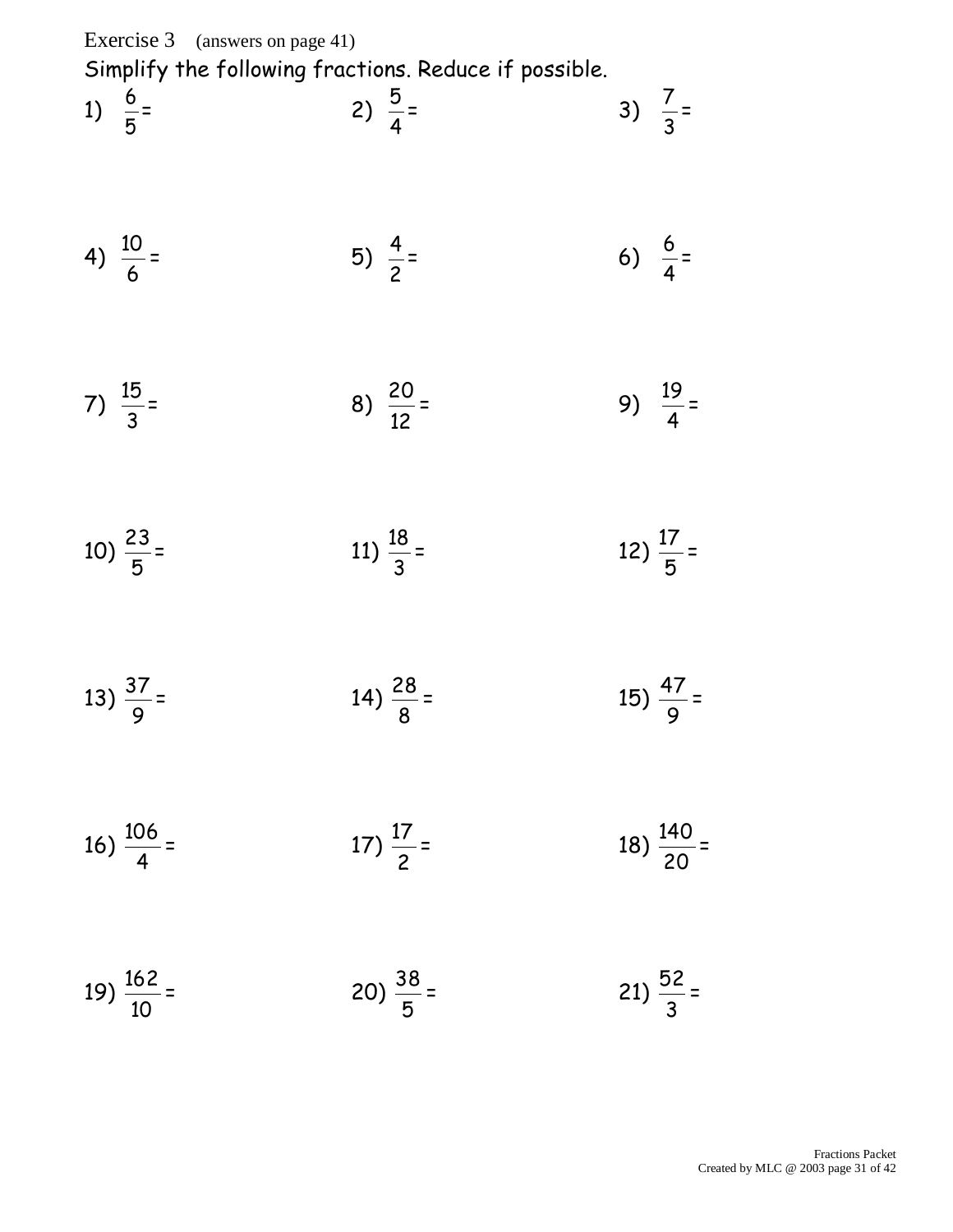Adding and Subtracting of Fractions

When adding or subtracting, there *must* be a common denominator. If the denominators are different:

- (a) Write the problem vertically (top to bottom)
- (b) Find the LCD
- (c) Change to equivalent fractions (by building)
- (d) Add or subtract the numerators (leave the denominators the same)
- (e) Simplify and reduce, if possible

Ex. 1: The denominators are the same. Add the numerators, keep

the denominator. This fraction cannot be simplified or reduced.

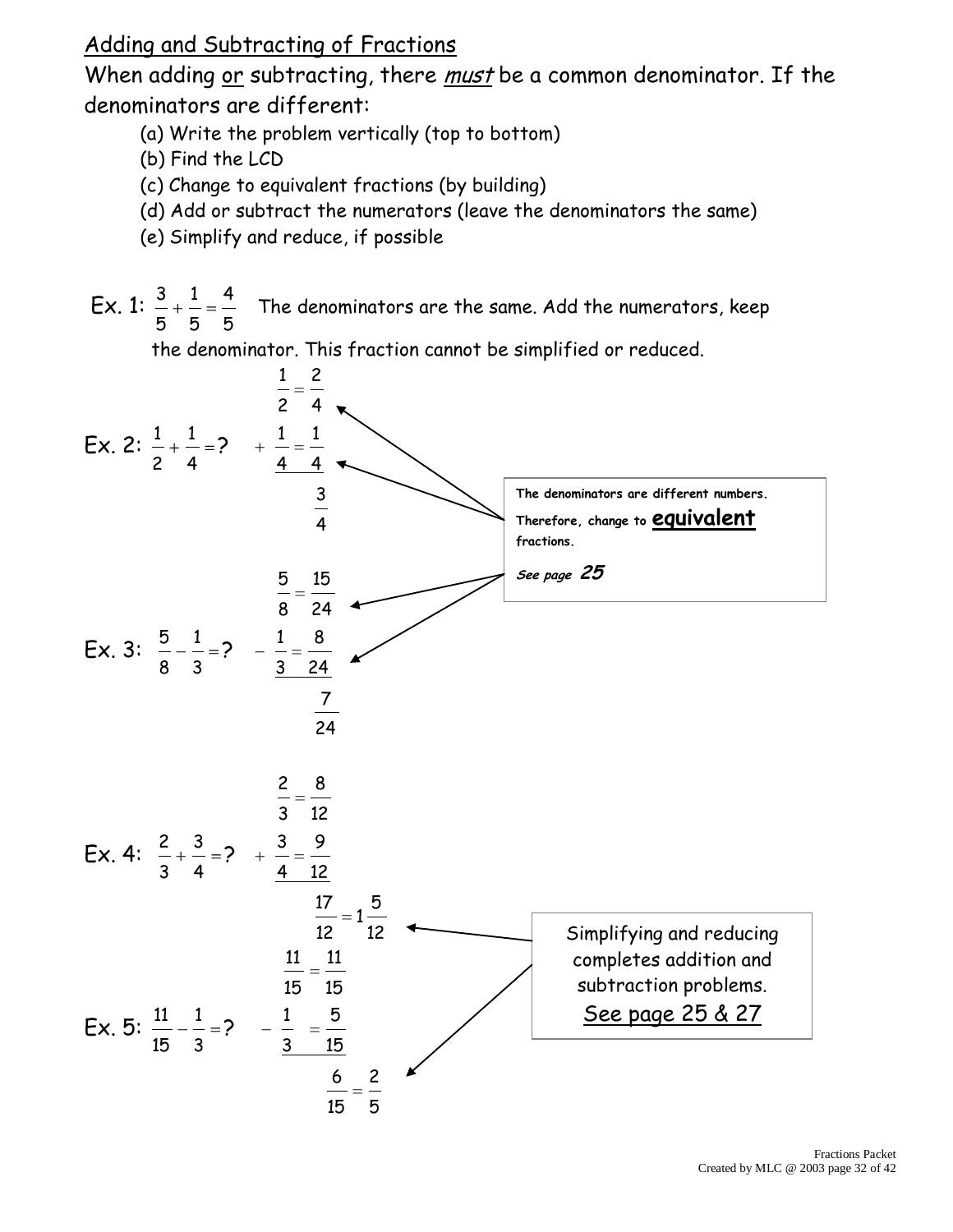| <b>Exercise 4</b> (answers on page 41) |                                     | Add or subtract the following fractions. Simplify and reduce when possible. |
|----------------------------------------|-------------------------------------|-----------------------------------------------------------------------------|
| 1) $\frac{2}{7} + \frac{3}{7} =$       | 2) $\frac{9}{14} + \frac{1}{14} =$  | 3) $\frac{1}{6} + \frac{3}{6} =$                                            |
| 4) $\frac{3}{5} + \frac{1}{4} =$       | 5) $\frac{2}{3} + \frac{1}{2} =$    | 6) $\frac{4}{5} + \frac{1}{2} =$                                            |
| 7) $\frac{2}{4} + \frac{3}{6} =$       | 8) $\frac{5}{6} + \frac{3}{8} =$    | 9) $\frac{7}{9} + \frac{2}{3} =$                                            |
| 10) $\frac{3}{4} - \frac{1}{2} =$      | 11) $\frac{3}{5} - \frac{1}{3} =$   | 12) $\frac{7}{8} - \frac{2}{3} =$                                           |
| 13) $\frac{5}{12} - \frac{1}{4} =$     | 14) $\frac{9}{11} - \frac{1}{2} =$  | 15) $\frac{11}{12} - \frac{5}{6} =$                                         |
| 16) $\frac{1}{2} - \frac{1}{3} =$      | 17) $\frac{5}{6} - \frac{1}{4} =$   | 18) $\frac{9}{10} - \frac{1}{3} =$                                          |
| 19) $\frac{8}{20} + \frac{1}{5} =$     | 20) $\frac{14}{15} - \frac{1}{6} =$ | 21) $\frac{4}{7} - \frac{3}{8} =$                                           |
| 22) $\frac{6}{12} + \frac{1}{2} =$     | 23) $\frac{8}{9} - \frac{2}{3} =$   | 24) $\frac{12}{16} + \frac{5}{8} =$                                         |
| 25) $\frac{3}{7} - \frac{1}{6} =$      | 26) $\frac{4}{5} - \frac{6}{10} =$  | 27) $\frac{2}{13} + \frac{2}{3} =$                                          |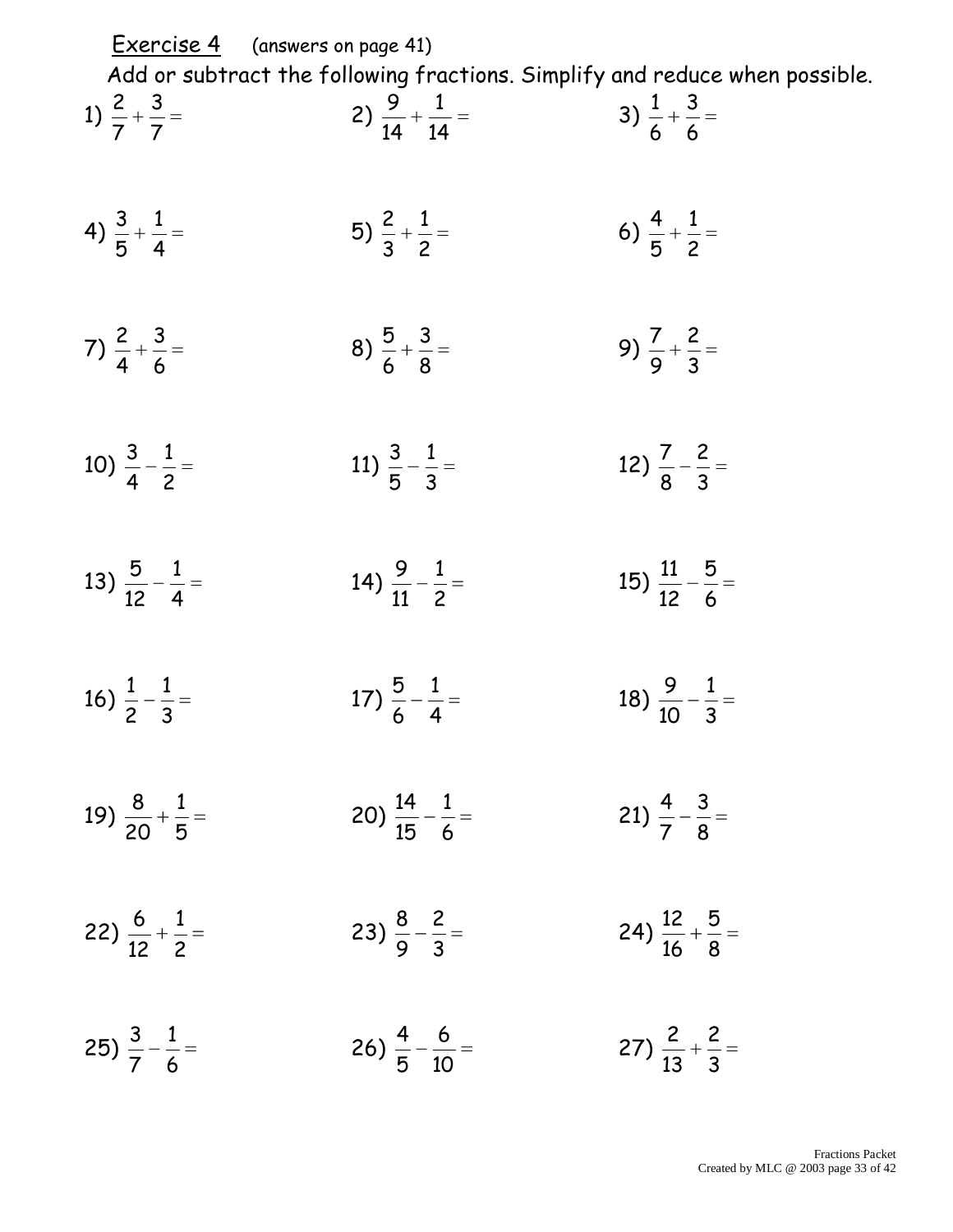Adding and subtracting mixed numbers

A mixed number has a whole number followed by a fraction: 

 , and 8 , 176 , 2  $1\frac{1}{2}$ ,  $2\frac{3}{2}$ ,  $176\frac{1}{2}$ , and  $8\frac{3}{2}$  are examples of mixed numbers

When adding or subtracting mixed numbers, use the procedure from page 7. Note: Don't forget to add or subtract the whole numbers.

Ex. 1: 
$$
1\frac{1}{2} + 2\frac{1}{3} = ?
$$
  
\n $1\frac{1}{2} = 1\frac{3}{6}$   
\n $+ 2\frac{1}{3} = 2\frac{2}{6}$   
\n $3\frac{5}{6}$   
\nEx. 2:  $6\frac{1}{8} + 5 = ?$   
\nEx. 2:  $6\frac{1}{8} + 5 = ?$   
\n $6\frac{1}{8}$   
\n $11\frac{1}{8}$ 



When mixed numbers cannot be subtracted because the bottom fraction is larger than the top fraction, BORROW so that the fractions can be subtracted from each other.

Ex. 5: 
$$
8 - 2\frac{3}{4} = 2
$$

\n
$$
8 = 7\frac{4}{4}
$$
\nThe  $\frac{3}{4}$  cannot be subtracted from nothing.

\n
$$
-2\frac{3}{4} = 2\frac{3}{4}
$$
\nSubtracted from nothing.

\n
$$
5\frac{1}{4} = 2\frac{2}{4} = 2\frac{2}{6}
$$
\nSubtracted from the  $2\frac{1}{3} = 2\frac{2}{6} = 2\frac{2}{6}$ 

\n
$$
5\frac{1}{4}
$$
\nAs was changed to  $\frac{4}{4}$ . 8

\n
$$
5\frac{1}{4}
$$
\nwas changed to a 7. Now the mixed numbers can be subtracted from each other.

The  $\frac{2}{6}$  $\frac{2}{2}$  cannot be subtracted from the  $\frac{1}{6}$ . One was borrowed from the 5, changed to  $\frac{6}{6}$  and then added to the  $\frac{1}{6}$  to make  $\frac{7}{6}$  $\frac{7}{6}$ . The whole number 5 was changed to a 4. Now the mixed numbers can be subtracted.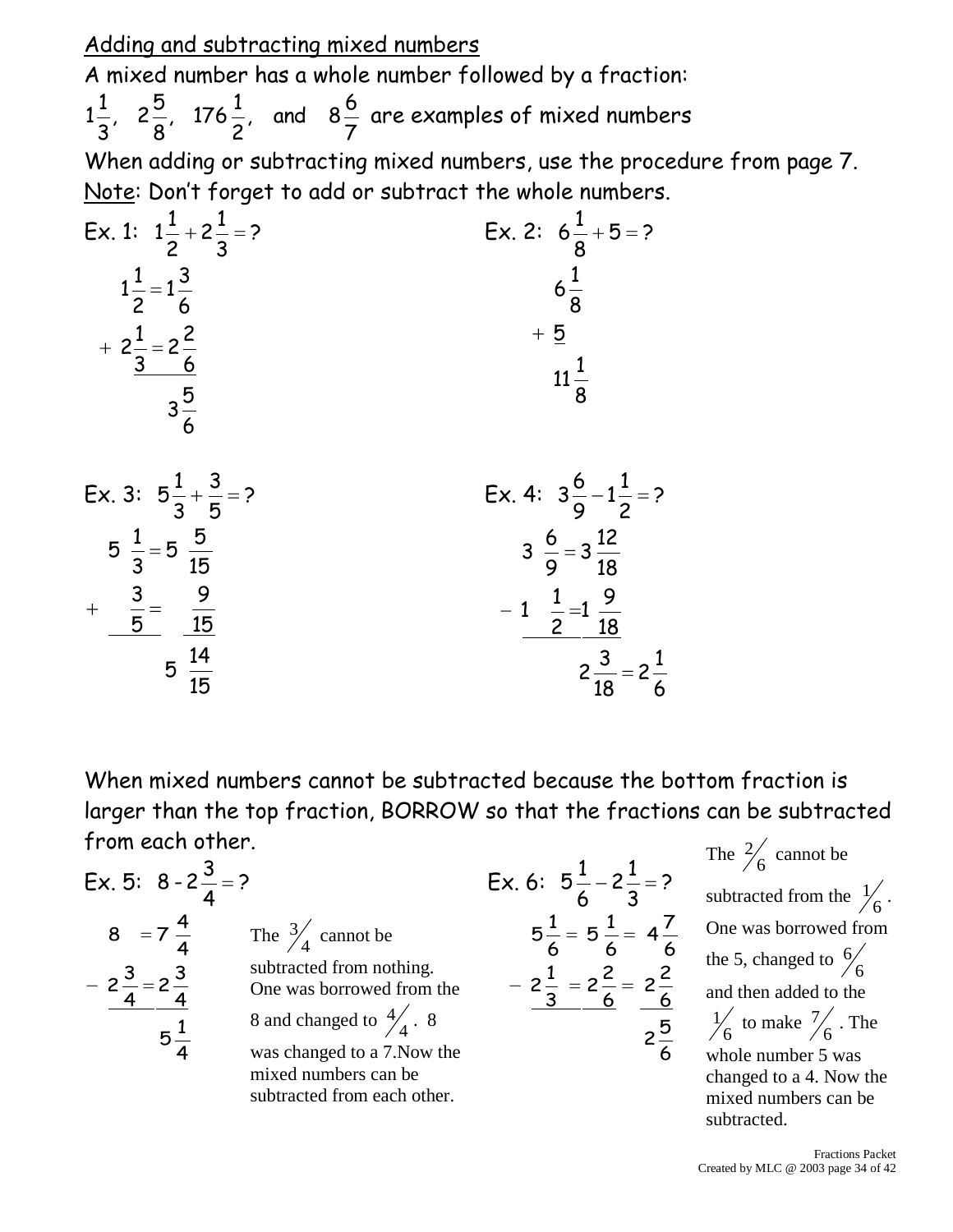**Exercise 5 (answers on page 41)**

Add or subtract the following mixed numbers. Simplify and reduce when possible.

1) 
$$
8\frac{4}{5} + 8\frac{1}{10} =
$$
  
2)  $1\frac{2}{3} + \frac{3}{7} =$   
3)  $16\frac{5}{8} + \frac{11}{12} =$ 

4) 
$$
3\frac{4}{5} + 6\frac{2}{3} + 5\frac{11}{15} =
$$
 5)  $1\frac{11}{12} - \frac{2}{3} =$  6)  $4\frac{1}{8} - 1 =$ 

7) 
$$
5\frac{1}{6} - 2\frac{1}{3} =
$$
 8)  $14\frac{1}{2} - 2\frac{1}{8} =$  9)  $7\frac{2}{5} + 1\frac{1}{5} =$ 

10) 
$$
2\frac{2}{3} - \frac{1}{4} =
$$
 11)  $12\frac{1}{7} - 8\frac{2}{3} =$  12)  $4\frac{4}{7} - 3\frac{6}{7} =$ 

13) 
$$
16\frac{5}{6}-2\frac{1}{3}=
$$
 14)  $14-2\frac{1}{9}=$  15)  $146+8\frac{1}{5}=$ 

16) 
$$
5\frac{5}{6} + \frac{10}{12} =
$$
 17)  $6 - 4\frac{7}{8} =$  18)  $11\frac{3}{5} - 5 =$ 

19) 
$$
\frac{2}{3} + 7 =
$$
 20)  $2\frac{4}{8} + 1\frac{2}{3} =$  21)  $100 - 4\frac{3}{8} =$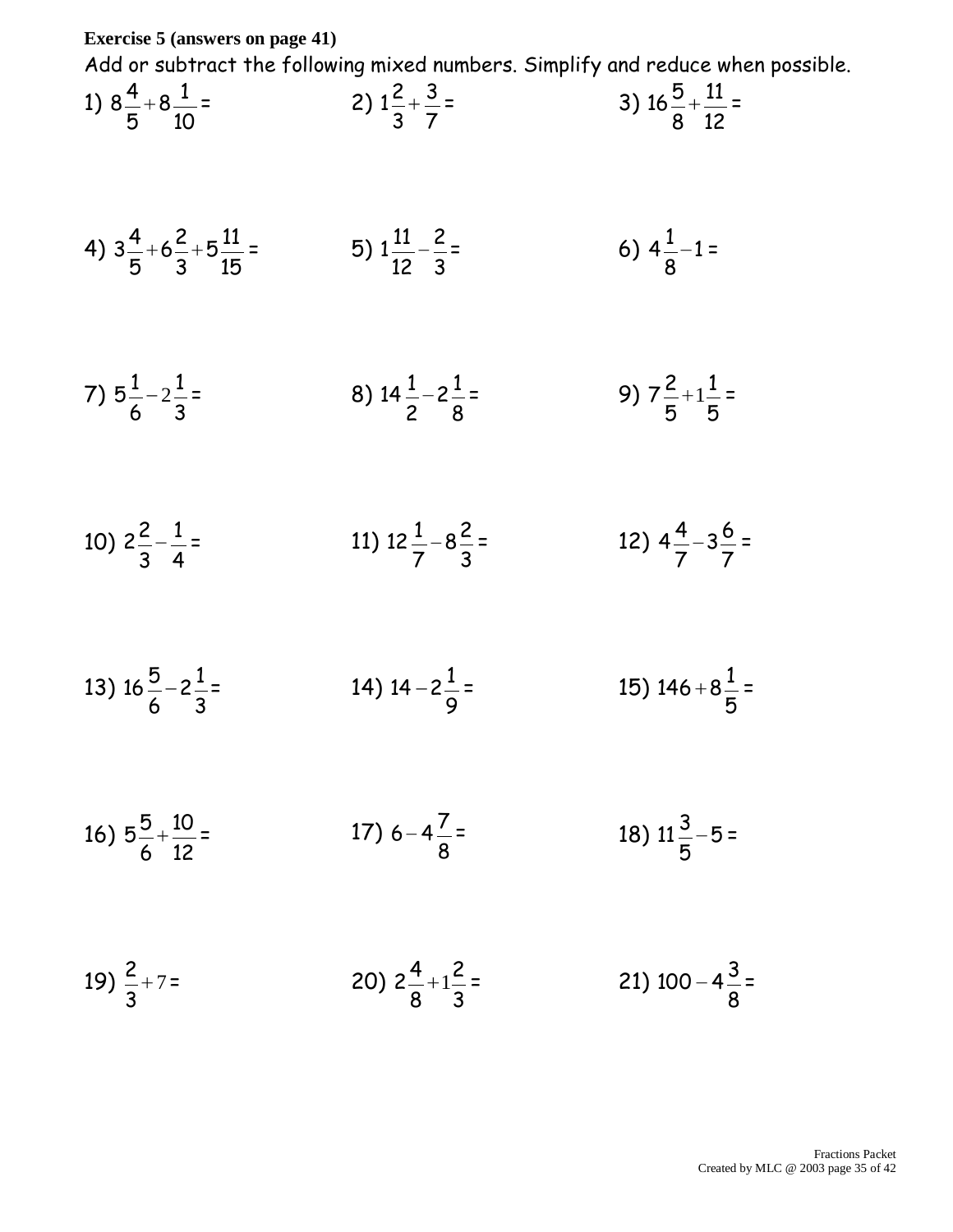#### Fraction Word Problems (Addition/Subtraction)

  $4\frac{11}{12}$ 

  $3\frac{71}{12}$ 

  $1\frac{45}{12}$ 

 

When solving word problems, make sure to UNDERSTAND THE QUESTION. Look for bits of information that will help get to the answer. Keep in mind that some sentences may not have key words or key words might even be misleading. USE COMMON SENSE when thinking about how to solve word problems. The first thing you think of might be the best way to solve the problem.

Here are some KEY WORDS to look for in word problems:

Sum, total, more than: mean to add Difference, less than, how much more than: mean to subtract

Ex. 1: If brand X can of beans weighs  $\frac{1}{2}$ ounces and brand Y weighs



Simplify.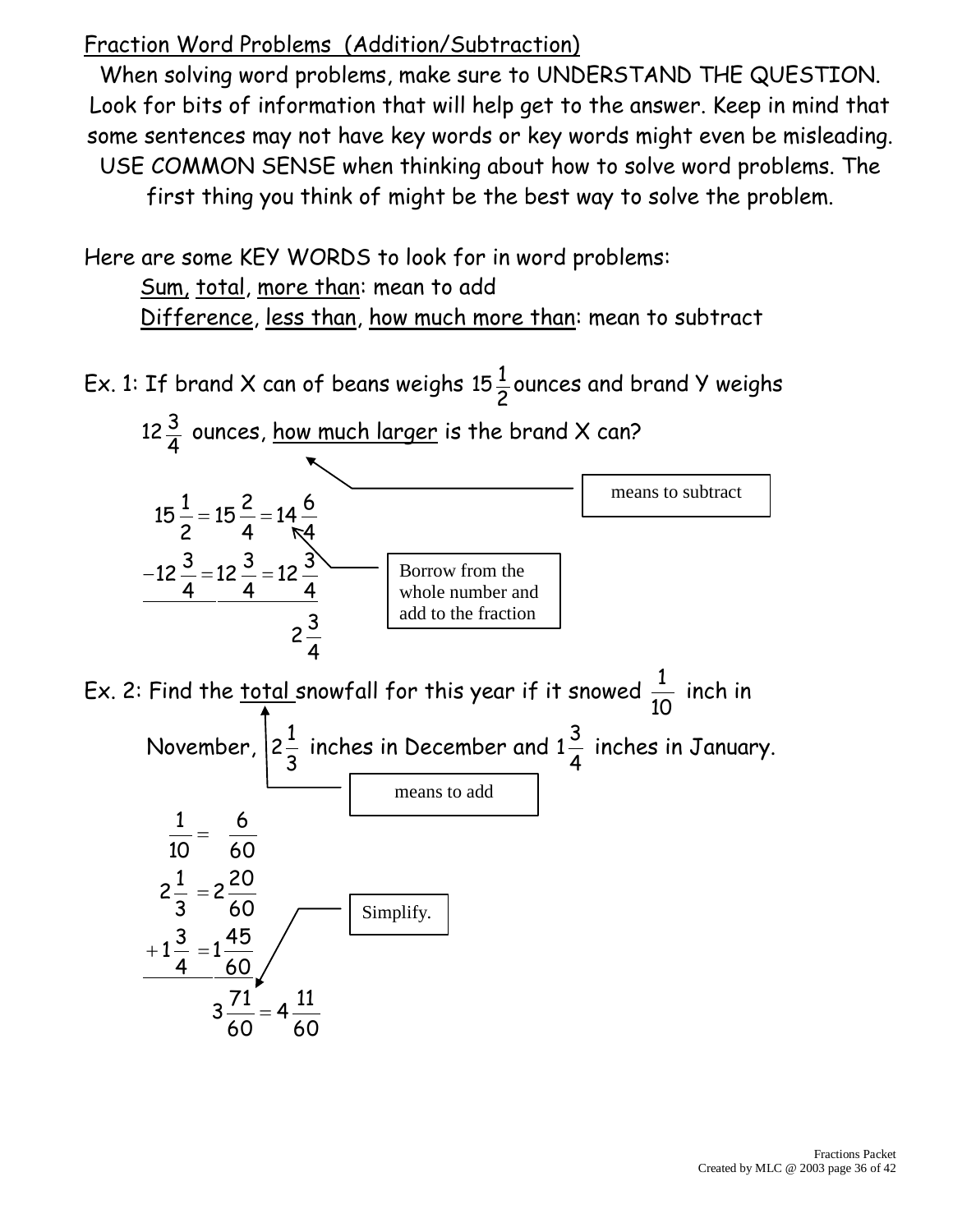Exercise 6 (answers on page 41) Solve the following add/subtract fraction word problems 1. Find the total width of 3 boards that 4 3  $1\frac{3}{4}$  inches wide, 8  $\frac{7}{5}$  inch wide, and 2 1  $1\frac{1}{2}$  inches wide.

2. A 7.15H tire is 8 5  $6\frac{3}{6}$  inches wide and a 7.15C tire is 4 3  $4\frac{3}{4}$  inches wide. What is the difference in their widths?

- 3. A patient is given 2 1  $1\frac{1}{2}$  teaspoons of medicine in the morning and 4 1 2 teaspoons at night. How many teaspoons total does the patient receive daily?
- 4. 3 1  $3\frac{1}{6}$  feet are cut off a board that is 4 1  $12 -$  feet long. How long is the remaining part of the board?

5. 8  $\frac{3}{2}$  of the corn in the U.S. is grown in Iowa. 4  $\frac{1}{4}$  of it is grown in Nebraska. How much of the corn supply is grown in the two states?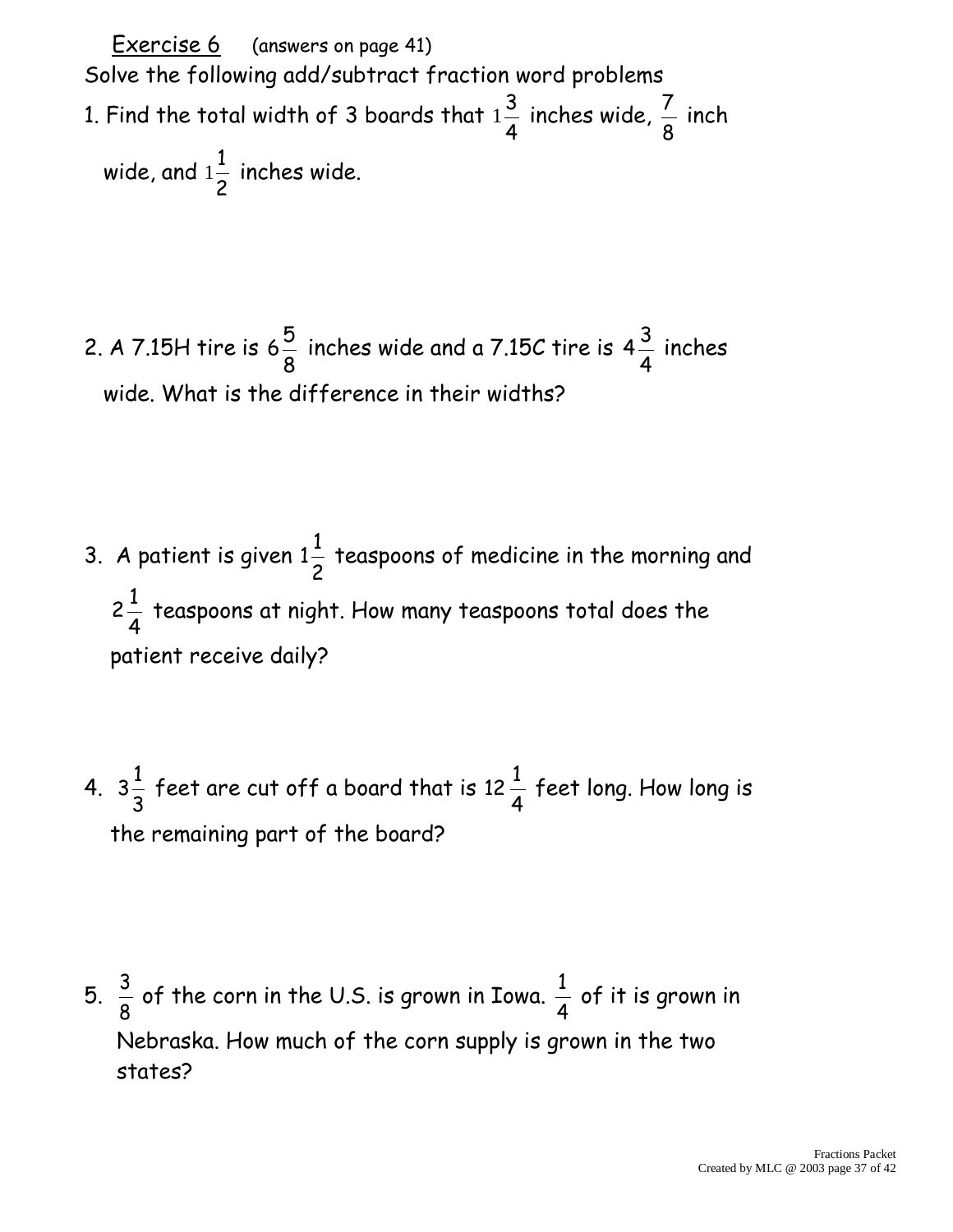- 6. A runner jogs 5 1  $7\frac{1}{2}$  miles east, 4 1  $5\frac{1}{4}$  miles south, and 3 2  $8\frac{2}{3}$  miles west. How far has she jogged?
- 7. If 2 1  $3\frac{1}{6}$  ounce of cough syrup is used from a 4 1  $9\frac{1}{4}$  ounce bottle, how much is left?
- 8. I set a goal to drink 64 ounces of water a day. If I drink 3 1 10 ounces in the morning, 2 1 15 $\frac{1}{6}$  ounces at noon, and 6 5 20 $\frac{3}{2}$  ounces at dinner, how many more ounces of water do I have to drink to reach my goal for the day?
- 9. Three sides of parking lot are measured to the following lengths: 4 1  $108 -$ feet, 8 3 162 $\frac{3}{6}$  feet, and 2 1 143 $\frac{1}{6}$  feet. If the distance around the lot is 16 518 $\frac{15}{11}$ feet, find the fourth side.
- 10. Gabriel wants to make five banners for the parade. He has 75 feet of material. The size of four of the banners are: 3 1  $12 - f$ t., 6 1  $16 - f$ t., 4 3  $11 - f$ t., and 2 1 14  $\frac{1}{2}$ ft. How much material is left for the fifth banner?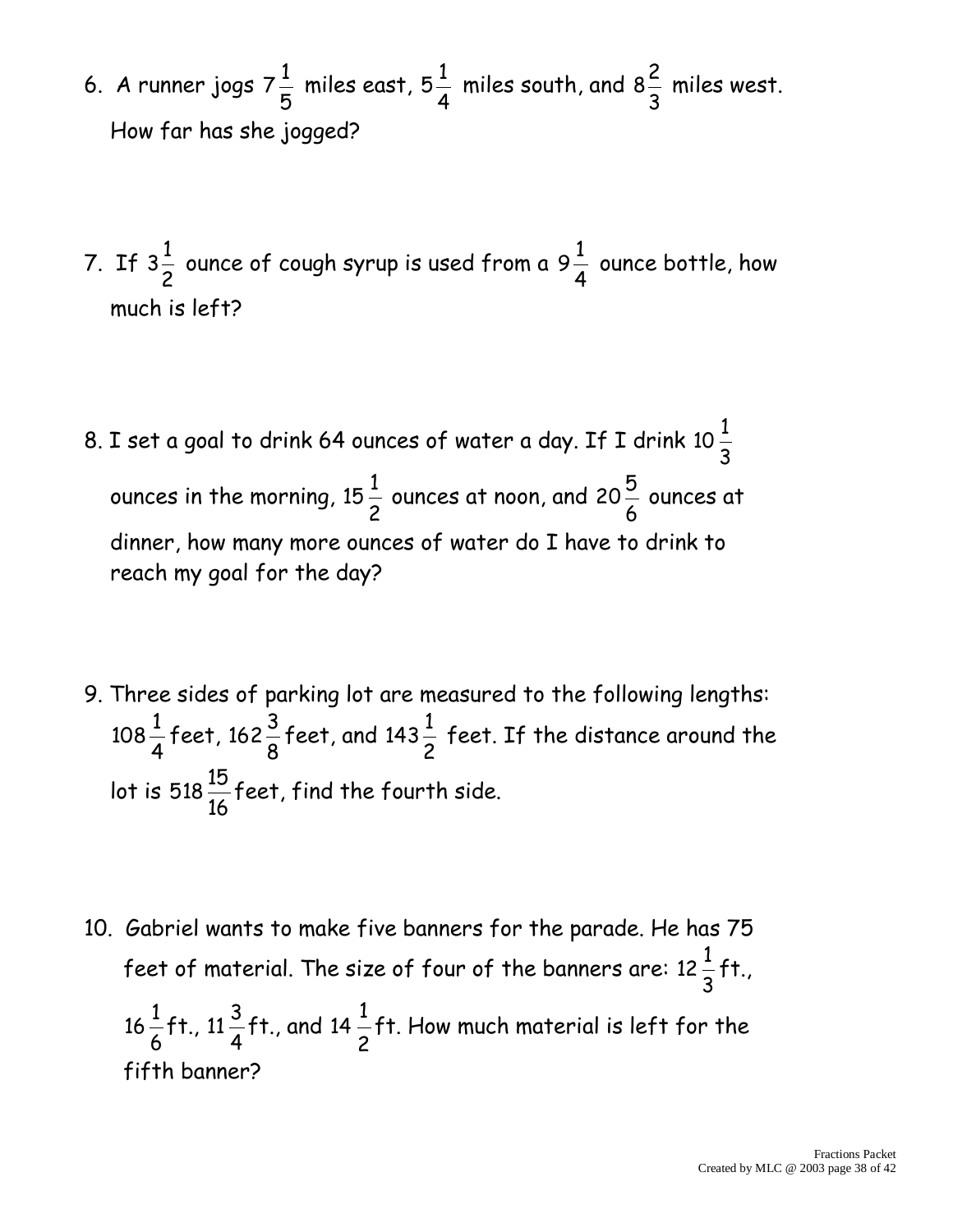#### Answer to Intro to Fractions

| Exercise 1                                                                                    | Exercise 2                              | Exercise <sub>3</sub>                  | Exercise 4                                                    | Exercise 5     |
|-----------------------------------------------------------------------------------------------|-----------------------------------------|----------------------------------------|---------------------------------------------------------------|----------------|
| $\frac{2}{5}$<br>1.                                                                           | $\frac{11}{16}$<br>1.                   | $\frac{3}{4}$<br>1.                    | $\frac{7}{9}$<br>1.                                           | 1 <sub>2</sub> |
| $\frac{1}{4}$<br>2.                                                                           | $\frac{9}{20}$<br>2.                    | $\frac{4}{5}$<br>2.                    | $\frac{4}{5}$<br>2.                                           | 2.             |
| $\frac{11}{12}$<br>3.                                                                         | $\frac{14}{1}$<br>3.<br>$\overline{25}$ | $\frac{7}{9}$<br>3.                    | $\frac{1}{2}$<br>3.                                           | $3. \leq$      |
| $\frac{3}{5}$ $\frac{20}{5}$<br>4.                                                            | $\frac{26}{36}$<br>4.                   | $\frac{4}{5}$<br>4.                    | $\frac{2}{25}$<br>4.                                          | $4. \equiv$    |
| 5.<br>$\overline{50}$                                                                         |                                         | $\frac{1}{2}$<br>5.                    | 5.                                                            | $5. \le$       |
| $\frac{11}{25}$<br>6.                                                                         |                                         | $\frac{2}{3}$<br>6.                    | $\frac{4}{5}$ $\frac{3}{4}$<br>6.                             |                |
| $\frac{7}{12}$<br>7.                                                                          |                                         |                                        | 7.                                                            |                |
| $\frac{8}{24}$<br>8.                                                                          |                                         |                                        | $\frac{8}{9}$ $\frac{9}{7}$ $\frac{9}{9}$ $\frac{3}{4}$<br>8. |                |
|                                                                                               |                                         |                                        | 9.                                                            |                |
| Exercise 6                                                                                    | Exercise 7                              | Exercise 8                             | $\frac{12}{17}$<br>10.                                        |                |
| $\frac{47}{8}$<br>1.                                                                          | 1. $3\frac{3}{8}$<br>2. $2\frac{3}{5}$  | 1. $6\frac{1}{2}$                      | $\frac{1}{3}$<br>11.                                          |                |
| $\frac{29}{3}$<br>2.                                                                          |                                         | $\frac{2}{3}$<br>2.6                   | $\frac{2}{3}$<br>12.                                          |                |
|                                                                                               | 3. $11\frac{5}{8}$<br>4. $9\frac{3}{7}$ | 3. $5\frac{1}{2}$<br>4. $2\frac{3}{4}$ | Exercise 9                                                    |                |
|                                                                                               |                                         |                                        | 1)2                                                           | 6)2            |
|                                                                                               | 5. $12\frac{1}{2}$                      | 5. $3\frac{1}{3}$                      | 2)1                                                           |                |
| 3. $\frac{5}{2}$<br>4. $\frac{9}{8}$<br>5. $\frac{27}{2}$<br>$\frac{31}{4}$<br>$\frac{62}{5}$ |                                         |                                        | 3)1                                                           |                |
|                                                                                               |                                         |                                        | 4)1                                                           |                |
| $\frac{86}{9}$<br>8.                                                                          |                                         |                                        | 5)1                                                           |                |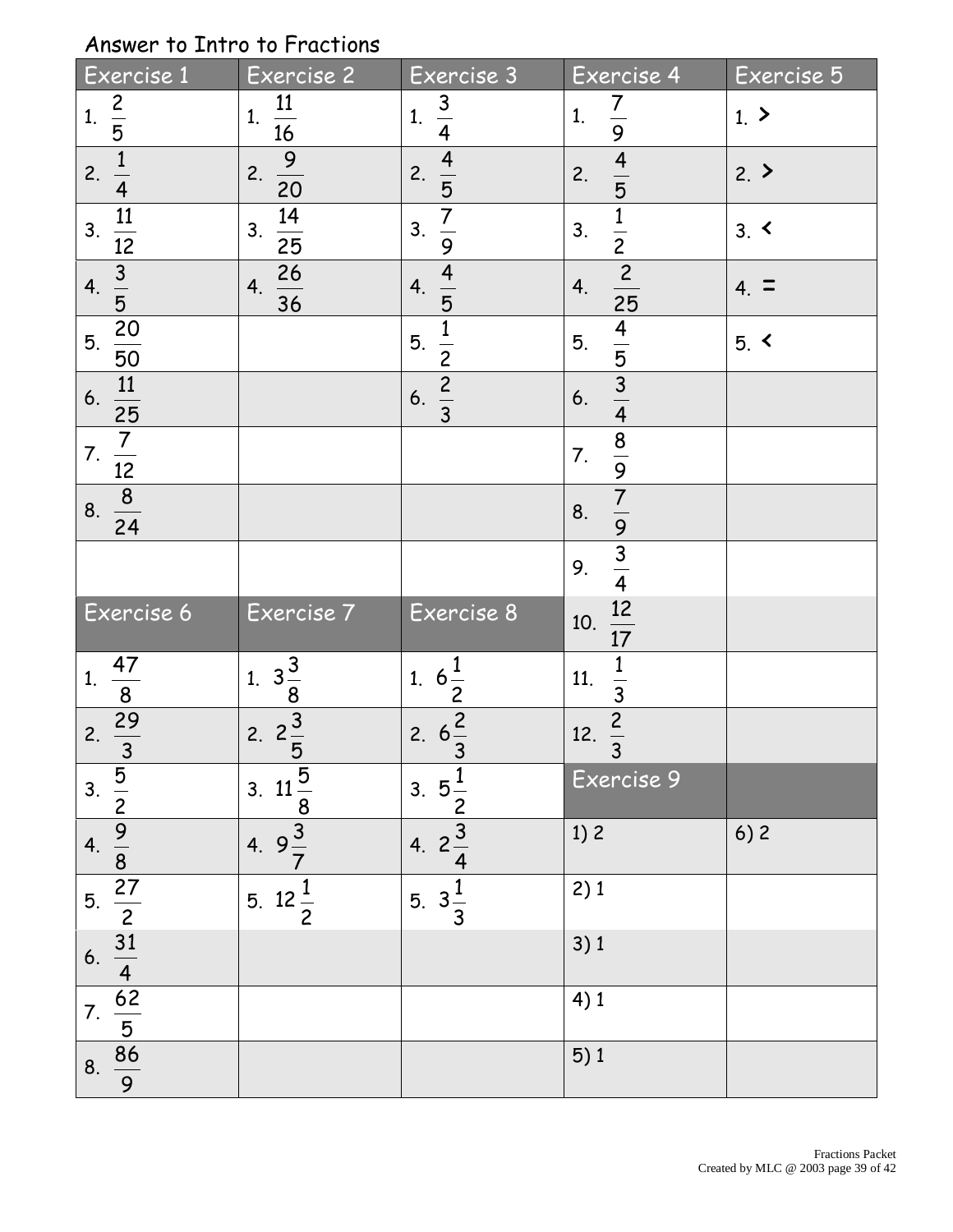| Exercise 1                                                                                                     | Exercise 2                      | Exercise 3             | Exercise 4                     | Exercise 5                |
|----------------------------------------------------------------------------------------------------------------|---------------------------------|------------------------|--------------------------------|---------------------------|
| $\frac{1}{12}$<br>1.                                                                                           | 1. $2\frac{5}{8}$               | 1. $\frac{4}{5}$       | 1. $2\frac{4}{9}$              | 1.12 boards               |
| $\frac{2}{5}$<br>2.                                                                                            | $\frac{1}{12\frac{3}{5}}$<br>2. | 2. $1\frac{4}{5}$      | 2. $3\frac{1}{9}$              | 2.26 revolutions          |
| $\frac{6}{11}$<br>3.                                                                                           | $8\frac{1}{8}$<br>3.            | 3.3                    | 3. $2\frac{16}{ }$<br>19       | 3. $41\frac{1}{4}$ turns  |
| $\frac{2}{3}$ $\frac{1}{15}$<br>$\overline{4}$ .                                                               | $\frac{1}{16}$<br>4.            | $2\frac{4}{7}$<br>4.   | 4. $\frac{9}{28}$              | 4.15 books                |
| 5.                                                                                                             | 5. $2\frac{27}{32}$             | 5. $2\frac{2}{5}$      | 5. $13\frac{3}{5}$             | 5.36 yards                |
| $\frac{15}{28}$<br>6.                                                                                          | $\frac{1}{3}$<br>6.             | $\frac{2}{3}$<br>6.    | 6.10                           | 6. $27\frac{5}{8}$ pounds |
| $\frac{35}{72}$<br>$\overline{7}$ .                                                                            | $\frac{1}{9}$<br>7.             | $3\frac{1}{2}$<br>7.   | 7. $4\frac{4}{11}$             | 7. $2\frac{1}{4}$ pounds  |
| 8.2                                                                                                            | 8. 14                           | $1\frac{1}{5}$<br>8.   | 8. $1\frac{13}{14}$            | 8.250 sheets              |
| 9.<br>5                                                                                                        | 9. 60                           | $\frac{2}{3}$<br>9.    | 9. $1\frac{15}{32}$            | 9.520 pages               |
| 10. 5                                                                                                          | 10. $3\frac{25}{1}$<br>54       | 10. $1\frac{1}{2}$     | 10.1                           | 10. 8 pizzas              |
| 11. 4                                                                                                          | 11. 60                          | $\frac{7}{9}$<br>11.   | 11. $1\frac{2}{3}$             |                           |
| $\frac{3}{1}$<br>12.<br>$\overline{4}$                                                                         | 12. $10^{\frac{2}{5}}$<br>3     | $\frac{64}{81}$<br>12. | 12. $1^{\underline{21}}$<br>79 |                           |
| $\frac{21}{26}$<br>13.                                                                                         |                                 | 13. $5\frac{1}{3}$     |                                |                           |
| 14.                                                                                                            |                                 | 14. 12                 |                                |                           |
| 15.                                                                                                            |                                 | $\frac{3}{16}$<br>15.  |                                |                           |
| $\frac{2}{9}$<br>$\frac{3}{3}$<br>$\frac{8}{46}$<br>$\frac{46}{51}$<br>$\frac{5}{24}$<br>$\frac{9}{20}$<br>16. |                                 |                        |                                |                           |
| 17.                                                                                                            |                                 |                        |                                |                           |
| 18.                                                                                                            |                                 |                        |                                |                           |

Answer to Multiplication and Division of Fractions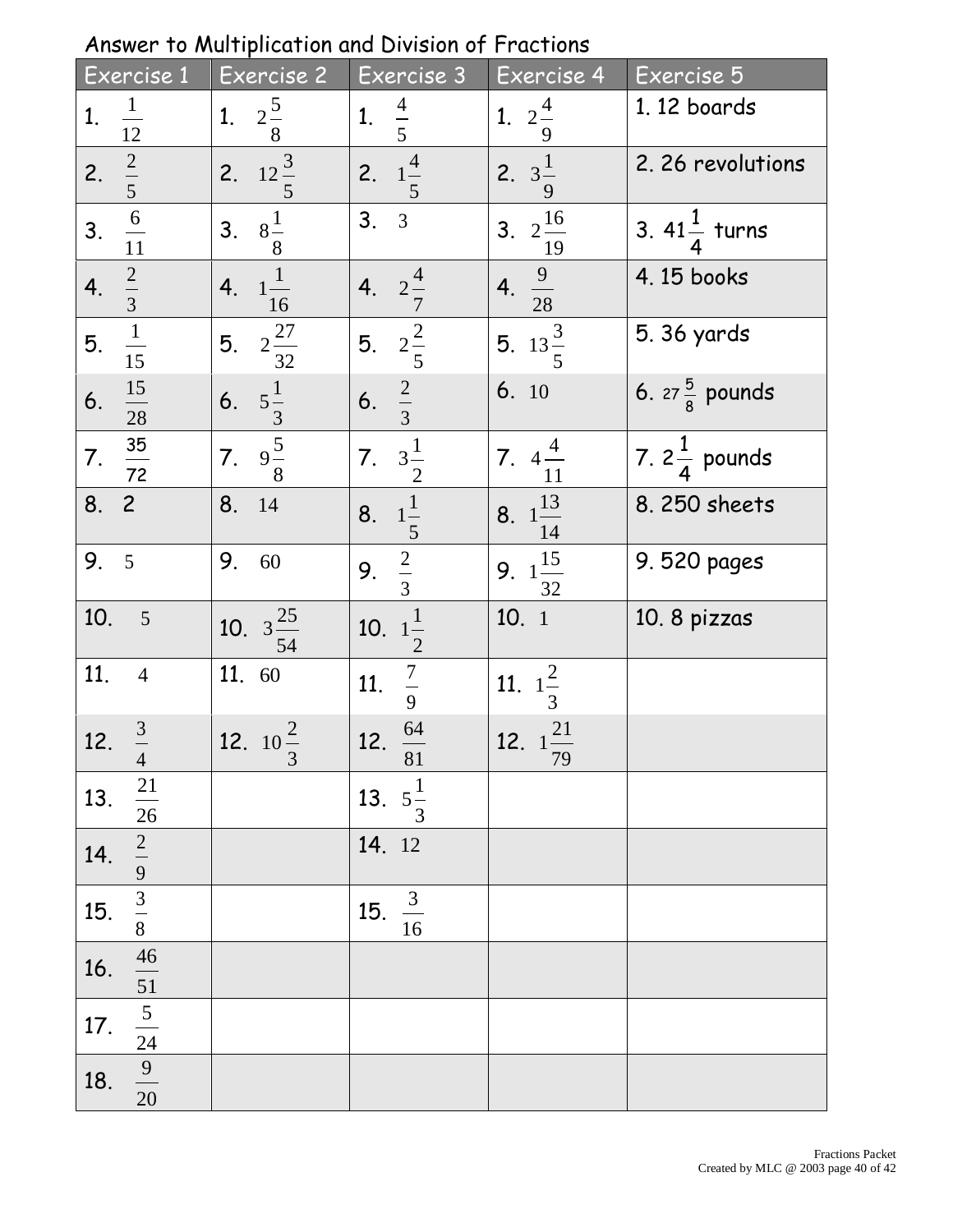**Answers to Addition and Subtraction of Fractions**

| Exercise 1 | Exercise 2 | Exercise 3                              | Exercise 4                       | Exercise 5                                      | Exercise 6                       |
|------------|------------|-----------------------------------------|----------------------------------|-------------------------------------------------|----------------------------------|
| 1) 6       | 1) 5       | 1) $1\frac{1}{5}$                       | $\frac{5}{7}$<br>1)              | 1) $16\frac{9}{10}$                             | 1) $4\frac{1}{8}$ inches         |
| 2) 15      | 2) 10      | 2) $1\frac{1}{4}$                       | $\frac{5}{7}$<br>2)              | $\overline{2}$ $2\frac{2}{21}$                  | 2) $1\frac{7}{8}$ inches         |
| 3) 8       | 3) 10      | 3) $2\frac{1}{3}$                       | $\frac{2}{3}$<br>3)              | 3) $17^{13}/24$                                 | 3) $3\frac{3}{4}$ teaspoons      |
| 4) 12      | 4) 9       | 4) $1\frac{2}{3}$                       | $\frac{17}{20}$<br>4)            | 4) $16\frac{1}{5}$                              | 4) $8^{11}/12$ feet              |
| 5) 35      | 5) 8       | $\overline{5)}$ 2                       | $\frac{1}{6}$<br>5)              | 5) $1\frac{1}{4}$                               | 5) $\frac{5}{8}$                 |
| 6) 9       | 6) 15      | 6) $1\frac{1}{2}$                       | $\frac{3}{10}$<br>6)             | 6) $3\frac{1}{8}$                               | 6) $21 \frac{7}{12}$ miles<br>60 |
| $7)$ 4     | $7)$ 1     | $7) \overline{5}$                       | $\mathbf 1$<br>7)                | 7) $2\frac{5}{7}$                               | 7) $5\frac{3}{4}$ ounces         |
| 8) 40      | $8)$ 3     | 8) $1\frac{2}{3}$                       | $\frac{1\frac{5}{24}}{24}$<br>8) | 8) $12\frac{3}{8}$                              | 8) $17\frac{1}{3}$ ounces        |
| 9) 30      | 9) 4       | 9) $4\frac{3}{4}$<br>10) $4\frac{3}{5}$ | $\frac{4}{1-\frac{9}{}}$<br>9)   | 9) $8\frac{3}{5}$                               | 9) $104\frac{13}{16}$ feet       |
| 10) 15     | 10) 1      |                                         | 10) $\frac{1}{4}$                | 10) $2\frac{5}{12}$                             | 10) 20 $\frac{1}{4}$ ft.         |
| 11)6       | 11)1       | 11)6                                    | 11) $\frac{4}{15}$               | $\frac{11}{11}$ 3 <sup>10</sup> / <sub>21</sub> |                                  |
| 12) 16     | 12) 1      | 12) $3\frac{2}{5}$                      | 12) $\frac{5}{24}$               | 12) $\frac{5}{7}$                               |                                  |
| 13) 24     | 13) 10     | 13) $4\frac{1}{9}$                      | 13) $\frac{1}{6}$                | 13) $14\frac{1}{2}$                             |                                  |
| 14) 42     | 14) 1      | 14) $3\frac{1}{2}$                      | 14) $\frac{7}{22}$               | 14) $11\frac{8}{9}$                             |                                  |
| 15) 120    | 15) 2      | 15) $5\frac{2}{9}$                      | 15) $\frac{1}{12}$               | 15) 154 $\frac{1}{5}$                           |                                  |
|            | 16)3       | 16) 26 $\frac{1}{2}$                    | 16) $\frac{1}{6}$                | 16) $6\frac{2}{3}$                              |                                  |
|            | 17) 8      | 17) $8\frac{1}{2}$                      | $\frac{17}{12}$                  | 17) $1\frac{1}{8}$                              |                                  |
|            | 18) 10     | 18) 7                                   | 18) $\frac{17}{30}$              | 18) $6\frac{3}{5}$                              |                                  |
|            | 19) 1      | 19) 16 $\frac{1}{5}$                    | 19) $\frac{3}{5}$                | 19) $7\frac{2}{3}$<br>20) $4\frac{1}{6}$        |                                  |
|            | 20)1       | 20) $7\frac{3}{5}$                      | 20) $\frac{23}{30}$              |                                                 |                                  |
|            | 21)1       | 21) $17\frac{1}{3}$                     | 21) $\frac{11}{56}$              | 21) 95 $\frac{5}{8}$                            |                                  |
|            |            |                                         |                                  |                                                 |                                  |
|            |            |                                         | $\frac{22}{23}$ $\frac{1}{2}$    |                                                 |                                  |
|            |            |                                         | 24) $1\frac{3}{8}$               |                                                 |                                  |
|            |            |                                         | $\overline{25)}$ $\frac{11}{42}$ |                                                 |                                  |
|            |            |                                         | $\frac{1}{26}$ $\frac{1}{5}$     |                                                 |                                  |
|            |            |                                         | $\overline{27)}$ $\frac{32}{39}$ |                                                 |                                  |